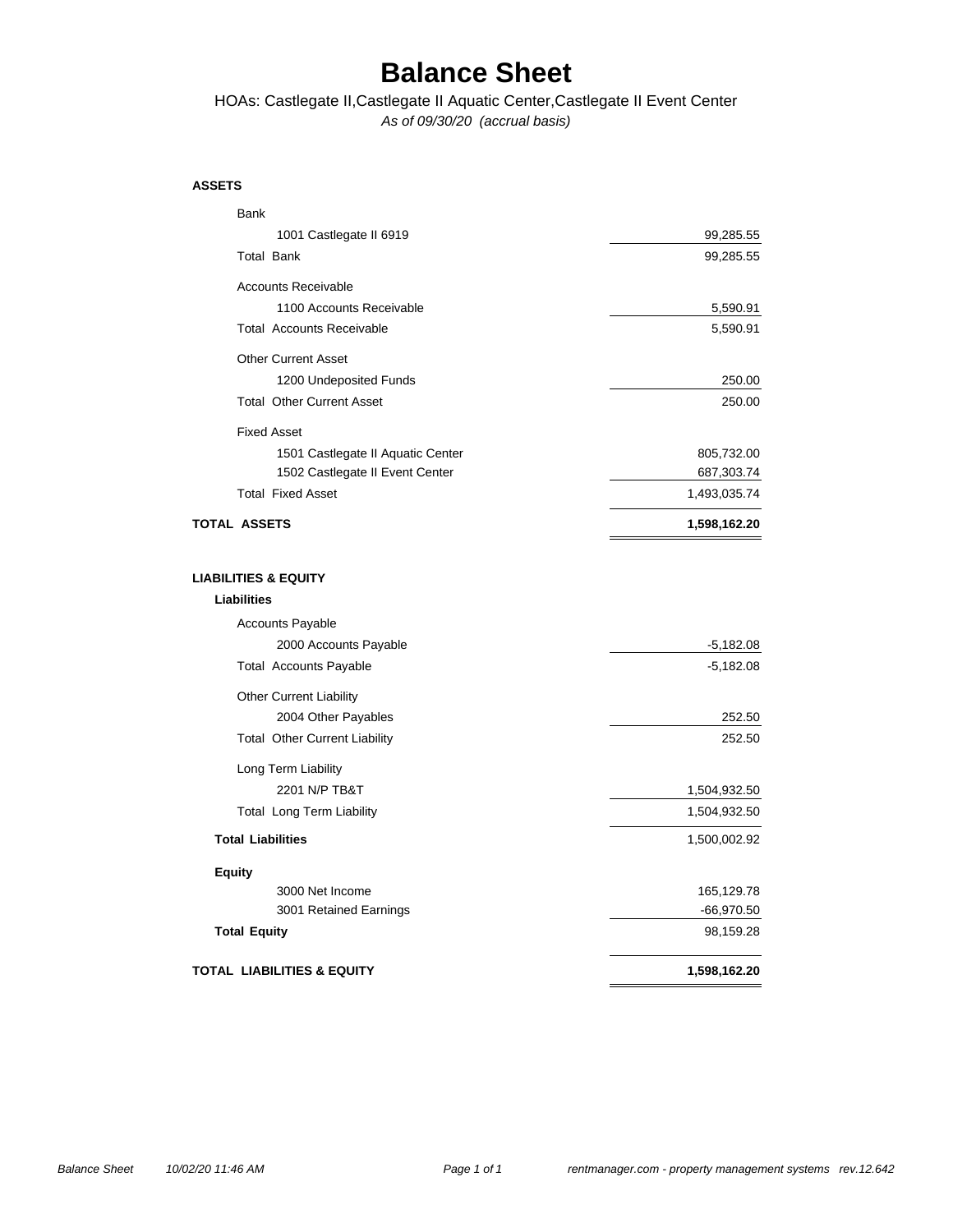# **Balance Sheet Comparison**

*Comparison Periods: As of 09/30/20 and As of 06/30/20 (accrual basis)* HOAs: Castlegate II,Castlegate II Aquatic Center,Castlegate II Event Center

|                                                                                   | Amount as of<br>9/30/2020  | Amount as of<br>6/30/2020  | \$ Change     | % Change     |
|-----------------------------------------------------------------------------------|----------------------------|----------------------------|---------------|--------------|
| <b>ASSETS</b>                                                                     |                            |                            |               |              |
| Bank                                                                              |                            |                            |               |              |
| 1001 Castlegate II 6919                                                           | 99,285.55                  | 214,676.02                 | $-115,390.47$ | $-53.8%$     |
| <b>Total Bank</b>                                                                 | 99,285.55                  | 214,676.02                 | $-115,390.47$ | $-53.8%$     |
| <b>Accounts Receivable</b>                                                        |                            |                            |               |              |
| 1100 Accounts Receivable                                                          | 5,590.91                   | 8,261.89                   | $-2,670.98$   | $-32.3%$     |
| <b>Total Accounts Receivable</b><br><b>Other Current Asset</b>                    | 5,590.91                   | 8,261.89                   | $-2,670.98$   | $-32.3%$     |
| 1200 Undeposited Funds                                                            | 250.00                     | 0.00                       | 250.00        |              |
| <b>Total Other Current Asset</b><br><b>Fixed Asset</b>                            | 250.00                     | 0.00                       | 250.00        |              |
| 1501 Castlegate II Aquatic Center                                                 | 805,732.00                 | 805,732.00                 | 0.00          | 0.0%         |
| 1502 Castlegate II Event Center                                                   | 687,303.74                 | 687,303.74                 | 0.00          | 0.0%         |
| <b>Total Fixed Asset</b>                                                          | 1,493,035.74               | 1,493,035.74               | 0.00          | 0.0%         |
| <b>TOTAL ASSETS</b>                                                               | 1,598,162.20               | 1,715,973.65               | $-117,811.45$ | $-6.9%$      |
| <b>Accounts Payable</b><br>2000 Accounts Payable<br><b>Total Accounts Payable</b> | $-5,182.08$<br>$-5,182.08$ | $-5,182.08$<br>$-5,182.08$ | 0.00<br>0.00  | 0.0%<br>0.0% |
| Other Current Liability                                                           |                            |                            |               |              |
| 2004 Other Payables<br>2009 Security Deposits (non-posting)                       | 252.50                     | 252.50                     | 0.00          | 0.0%         |
| 2010 Security Deposits                                                            | 0.00                       | 900.00                     | $-900.00$     | $-100.0%$    |
| 2009 Total Security Deposits (non-posting)                                        | 0.00                       | 900.00                     | $-900.00$     | -100.0%      |
| <b>Total Other Current Liability</b><br>Long Term Liability                       | 252.50                     | 1,152.50                   | $-900.00$     | $-78.1%$     |
| 2201 N/P TB&T                                                                     | 1,504,932.50               | 1,504,932.50               | 0.00          | 0.0%         |
| <b>Total Long Term Liability</b>                                                  | 1,504,932.50               | 1,504,932.50               | 0.00          | 0.0 %        |
| <b>Total Liabilities</b>                                                          | 1,500,002.92               | 1,500,902.92               | $-900.00$     | $-0.1%$      |
| <b>Equity</b>                                                                     |                            |                            |               |              |
| 3000 Net Income                                                                   | 165,129.78                 | 282,041.23                 | $-116,911.45$ | $-41.5%$     |
| 3001 Retained Earnings                                                            | $-66,970.50$               | $-66,970.50$               | 0.00          | $0.0 \%$     |
| <b>Total Equity</b>                                                               | 98,159.28                  | 215,070.73                 | $-116,911.45$ | $-54.4%$     |
| <b>TOTAL LIABILITIES &amp; EQUITY</b>                                             | 1,598,162.20               | 1,715,973.65               | $-117,811.45$ | $-6.9%$      |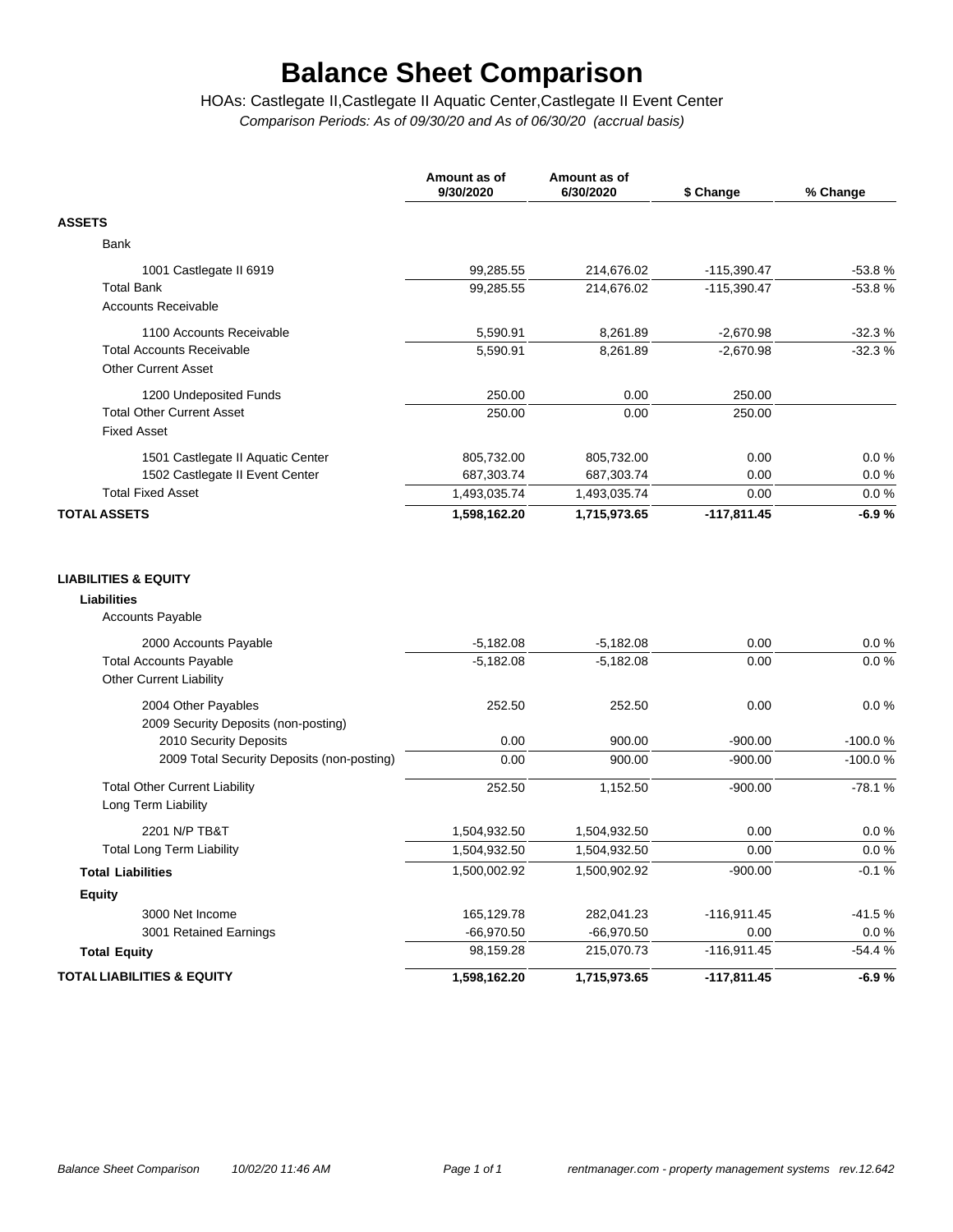## **Profit & Loss**

### *07/01/20 - 09/30/20 (accrual basis)* HOAs: Castlegate II,Castlegate II Aquatic Center,Castlegate II Event Center

|                                                                | Amount         |
|----------------------------------------------------------------|----------------|
| <b>INCOME</b>                                                  |                |
| 4100 HOA Income (non-posting)                                  |                |
| 4102 Transfer Fees                                             | 1,050.00       |
| 4110 Annual Dues                                               |                |
| 4111 Builder Dues                                              | 332.79         |
| 4112 Homeowner Dues                                            | 2,345.08       |
| 4110 Total Annual Dues                                         | 2,677.87       |
| 4120 Deed Restriction Income                                   |                |
| 4121 Cost of Collection                                        | 7.50           |
| 4123 Violation Enforcement                                     |                |
| 4120 Total Deed Restriction Income                             | 25.00<br>32.50 |
|                                                                |                |
| 4125 Finance Charges                                           | -45.00         |
| 4100 Total HOA Income (non-posting)                            | 3,715.37       |
| 4300 Aquatic Center Income (non-posting)                       |                |
| 4301 Aquatic Club Membership                                   | 900.00         |
| 4300 Total Aquatic Center Income (non-posting)                 | 900.00         |
| 4400 Event Center (non-posting)                                |                |
| 4405 EC Rental Income                                          | 1,050.00       |
| 4406 EC Cleaning Income                                        | 40.00          |
| 4400 Total Event Center (non-posting)                          | 1,090.00       |
| <b>TOTAL INCOME</b>                                            | 5,705.37       |
| <b>EXPENSE</b>                                                 |                |
| 5000 Mgmt/Assoc. Service Fees                                  |                |
| 5001 Management Fees                                           | 15,525.00      |
| 5003 EC Management Fees                                        | 500.00         |
| 5004 Club Management                                           | 800.00         |
| 5000 Total Mgmt/Assoc. Service Fees                            | 16,825.00      |
| 5030 Grounds Maintenance (non-posting)                         |                |
| 5031 Irrigation Repair                                         | 2,826.08       |
| 5032 Landscape & Turf Maintenance                              | 19,356.96      |
| 5040 Fountains & Lakes                                         | 331.31         |
| 5050 EC Maintenance (non-posting)                              |                |
| 5054 Repairs & Maintenance (EC)                                | 389.71         |
| 5055 Janitorial (EC)                                           | 110.00         |
| 5057 Landscaping (EC)                                          | 638.44         |
| 5050 Total EC Maintenance (non-posting)                        | 1,138.15       |
| 5060 AC Maintenance (non-posting)                              |                |
| 5064 Repairs & Maintenance (AC)                                | 3,246.53       |
| 5065 Janitorial (AC)                                           | 4,334.32       |
| 5067 Pool Cleaning                                             |                |
| 5068 Summer Pool Cleaning                                      | 9,111.69       |
| 5067 Total Pool Cleaning                                       | 9,111.69       |
|                                                                |                |
| 5060 Total AC Maintenance (non-posting)                        | 16,692.54      |
| 5030 Total Grounds Maintenance (non-posting)                   | 40,345.04      |
| 5070 Insurance Expense (non-posting)<br>5072 General Liability |                |
| 5073 Directors & Officers                                      | 7,175.70       |
|                                                                | 1,662.00       |
| 5075 Flood Insurance                                           | 1,275.00       |
| 5070 Total Insurance Expense (non-posting)                     | 10,112.70      |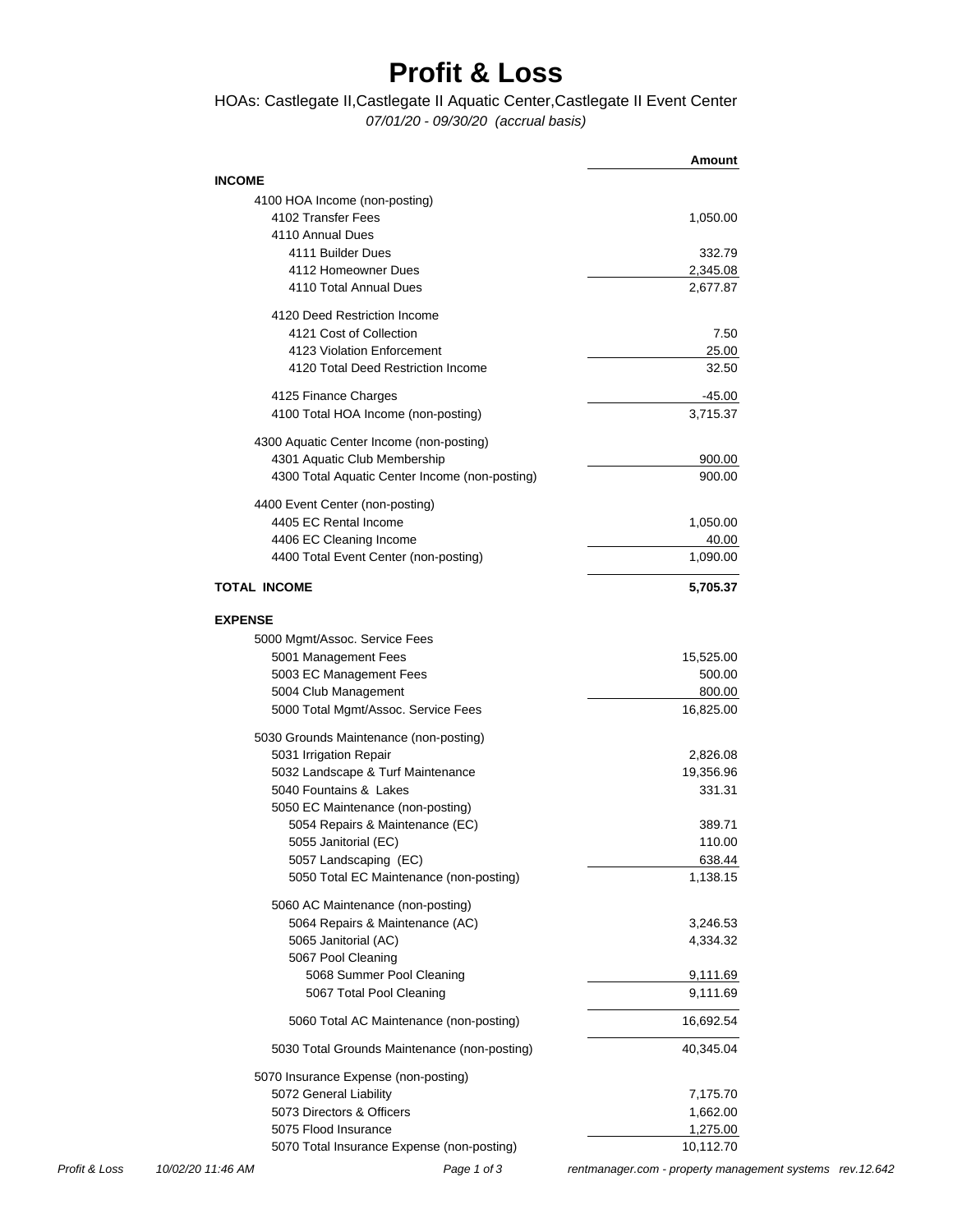| <b>NET INCOME</b>                                                                  | $-116,911.45$          |
|------------------------------------------------------------------------------------|------------------------|
|                                                                                    |                        |
| 6230 Interest Expense<br><b>TOTAL NON OPERATING EXPENSE</b>                        | 23,075.63<br>23,075.63 |
| <b>NON OPERATING EXPENSE</b>                                                       |                        |
| NOI                                                                                | -93,835.82             |
| <b>TOTAL EXPENSE</b>                                                               | 99,541.19              |
| 5900 Storage/Rental Expenses                                                       | 270.00                 |
| 5800 Other Expenses<br>5801 Bank Fees<br>5800 Total Other Expenses                 | 38.00<br>38.00         |
| 5700 Total General Expenses (non-posting)                                          | 606.90                 |
| 5710 Total Wages, Salary                                                           | 606.90                 |
| 5700 General Expenses (non-posting)<br>5710 Wages, Salary<br>5712 Pool Staff Wages | 606.90                 |
| 5605 Postage & Mail Out<br>5600 Total Office Expense (non-posting)                 | 635.96<br>842.85       |
| 5604 Software                                                                      | 137.00                 |
| 5602 Meeting Expense                                                               | 45.00                  |
| 5600 Office Expense (non-posting)<br>5601 Office supplies                          | 24.89                  |
| 5450 Alarm/Security<br>5451 Aquatic Security System<br>5450 Total Alarm/Security   | 595.25<br>595.25       |
| 5400 Total Utilities Expense (non-posting)                                         | 28,550.80              |
| 5420 Total Event Center Utilities                                                  | 3,346.96               |
| 5425 Water & Sewage (EC)                                                           | 590.98                 |
| 5422 Internet & Telephone (EC)<br>5424 Sprinkler (EC)                              | 360.54<br>586.50       |
| 5420 Event Center Utilities<br>5421 Electric (EC)                                  | 1,808.94               |
| 5415 Water & Sewage (AC)<br>5410 Total Aquatic Center Utilities                    | 295.62<br>2,655.16     |
| 5414 Sprinkler (AC)                                                                | 283.64                 |
| 5411 Electric (AC)<br>5412 Internet & Phone (AC)                                   | 1,480.88<br>595.02     |
| 5410 Aquatic Center Utilities                                                      |                        |
| 5403 Water & Sewage                                                                | 84.61                  |
| 5402 Sprinkler                                                                     | 18,282.90              |
| 5400 Utilities Expense (non-posting)<br>5401 Electric                              | 4,181.17               |
| 5304 Payroll Taxes<br>5300 Total Taxes Expense (non-posting)                       | 151.18<br>151.18       |
| 5200 Total Supplies Expense<br>5300 Taxes Expense (non-posting)                    | 78.47                  |
| 5200 Supplies Expense<br>5210 Aquatic Center Supplies                              | 78.47                  |
| 5080 Total Legal and Other Professional Fees (non-posti                            | 1,125.00               |
| 5081 Accounting Fees<br>5082 Legal Fees                                            | 875.00<br>250.00       |
| 5080 Legal and Other Professional Fees (non-posting)                               |                        |

*Profit & Loss 10/02/20 11:46 AM Page 2 of 3 [rentmanager.com - property management systems rev.12.642](http://www.rentmanager.com)*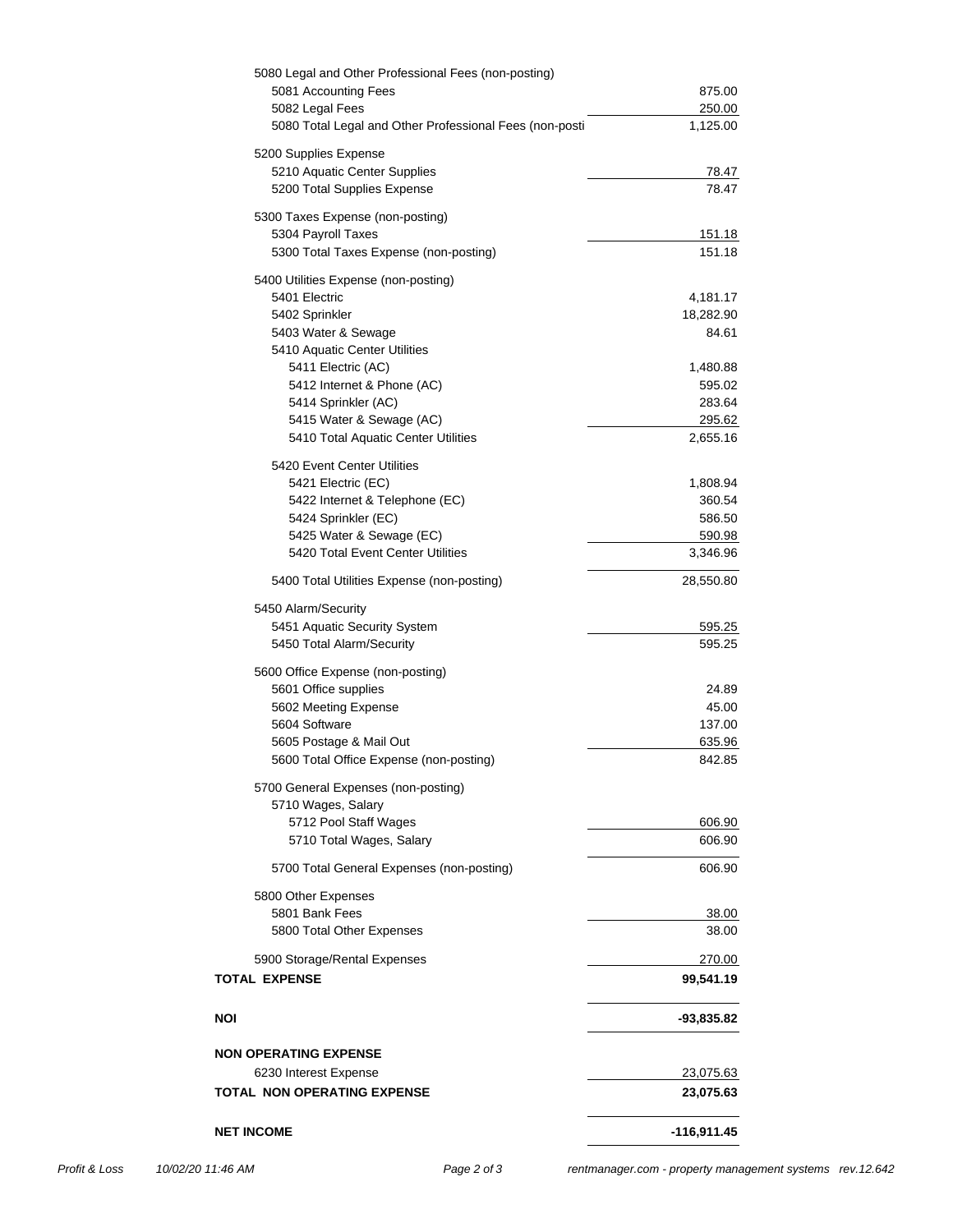### **NET INCOME SUMMARY**

**NET INCOME**

| Income               | 5,705.37     |
|----------------------|--------------|
| Expense              | $-99,541.19$ |
| Net Operating Income | -93.835.82   |

| $-116,911.45$ |
|---------------|
|               |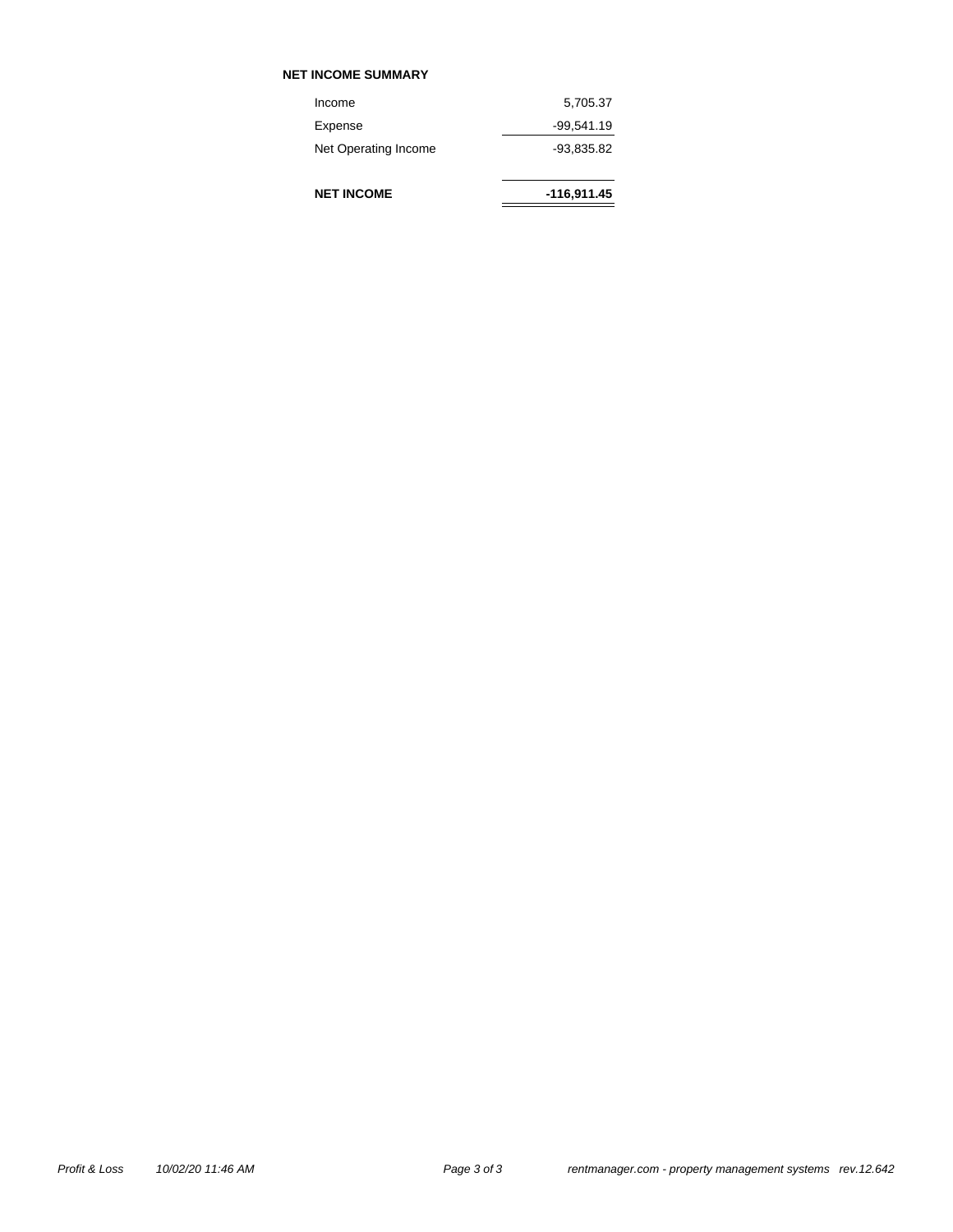## **Profit & Loss 12 Month Recap**

HOAs: Castlegate II,Castlegate II Aquatic Center,Castlegate II Event Center

*Monthly recap 10/01/19 - 09/30/20 (accrual basis)*

|                           | OCT <sub>19</sub> | <b>NOV 19</b> | <b>DEC 19</b> | <b>JAN 20</b>     | <b>FEB 20</b> | <b>MAR 20</b> | <b>APR 20</b> | <b>MAY 20</b> | <b>JUN 20</b> | <b>JUL 20</b> | <b>AUG 20</b> | <b>SEP 20</b> | <b>TOTAL</b> |
|---------------------------|-------------------|---------------|---------------|-------------------|---------------|---------------|---------------|---------------|---------------|---------------|---------------|---------------|--------------|
| <b>INCOME</b>             |                   |               |               |                   |               |               |               |               |               |               |               |               |              |
| 4000 Management Fee In    | 0.00              | 0.00          | 0.00          | 15.00             | 0.00          | $-15.00$      | 0.00          | 0.00          | 0.00          | 0.00          | 0.00          | 0.00          | 0.00         |
| 4100 HOA Income (non-p    |                   |               |               |                   |               |               |               |               |               |               |               |               |              |
| 4102 Transfer Fees        | 490.00            | 140.00        | 0.00          | 245.00            | 560.00        | 420.00        | 385.00        | 385.00        | 350.00        | 630.00        | 280.00        | 140.00        | 4,025.00     |
| 4110 Annual Dues          |                   |               |               |                   |               |               |               |               |               |               |               |               |              |
| 4111 Builder Dues         | 0.00              | 0.00          | 0.00          | 14,746.27         | 2,704.10      | 300.00        | 0.00          | 197.54        | 450.00        | 153.28        | 0.00          | 179.51        | 18,730.70    |
| 4112 Homeowner Du         | 464.05            | 69.86         | 67.39         | 433,505.52        | 296.73        | 3,222.81      | 1,600.81      | 931.16        | 1,097.54      | 1,790.17      | 479.50        | 75.41         | 443,600.95   |
| 4110 Total Annual Dr      | 464.05            | 69.86         | 67.39         | 448,251.79        | 3,000.83      | 3,522.81      | 1,600.81      | 1,128.70      | 1,547.54      | 1,943.45      | 479.50        | 254.92        | 462,331.65   |
| 4120 Deed Restriction I   |                   |               |               |                   |               |               |               |               |               |               |               |               |              |
| 4121 Cost of Collecti     | 0.00              | 0.00          | 0.00          | 0.00              | 0.00          | 55.00         | 45.00         | 0.00          | 22.50         | 7.50          | 0.00          | 0.00          | 130.00       |
| 4123 Violation Enford     | 0.00              | 0.00          | 0.00          | 25.00             | 0.00          | 125.00        | 100.00        | 25.00         | 0.00          | 0.00          | 25.00         | 0.00          | 300.00       |
| 4120 Total Deed Res       | 0.00              | 0.00          | 0.00          | 25.00             | 0.00          | 180.00        | 145.00        | 25.00         | 22.50         | 7.50          | 25.00         | 0.00          | 430.00       |
| 4125 Finance Charges      | 45.00             | 45.00         | 45.00         | 0.00              | 975.00        | $-532.50$     | 15.00         | $-495.00$     | 15.00         | $-45.00$      | 0.00          | 0.00          | 67.50        |
| 4100 Total HOA Income     | 999.05            | 254.86        | 112.39        | 448,521.79        | 4,535.83      | 3,590.31      | 2,145.81      | 1,043.70      | 1,935.04      | 2,535.95      | 784.50        | 394.92        | 466,854.15   |
| 4200 Management Compa     |                   |               |               |                   |               |               |               |               |               |               |               |               |              |
| 4207 NSF Fees             | 0.00              | 0.00          | 0.00          | 70.00             | 35.00         | 0.00          | 0.00          | $-140.00$     | 35.00         | 0.00          | 0.00          | 0.00          | 0.00         |
| 4200 Total Managemer      | 0.00              | 0.00          | 0.00          | 70.00             | 35.00         | 0.00          | 0.00          | $-140.00$     | 35.00         | 0.00          | 0.00          | 0.00          | 0.00         |
| 4300 Aquatic Center Incor |                   |               |               |                   |               |               |               |               |               |               |               |               |              |
| 4301 Aquatic Club Men     | 0.00              | 0.00          | 0.00          | 0.00              | 0.00          | 600.00        | 1,800.00      | 1,500.00      | 6,000.00      | 0.00          | 900.00        | 0.00          | 10,800.00    |
| 4303 Guest Fees           | 0.00              | 0.00          | 0.00          | $-40.00$          | 0.00          | 0.00          | 0.00          | 0.00          | 0.00          | 0.00          | 0.00          | 0.00          | $-40.00$     |
| 4300 Total Aquatic Cen    | 0.00              | 0.00          | 0.00          | $-40.00$          | 0.00          | 600.00        | 1,800.00      | 1,500.00      | 6,000.00      | 0.00          | 900.00        | 0.00          | 10,760.00    |
| 4400 Event Center (non-p  |                   |               |               |                   |               |               |               |               |               |               |               |               |              |
| 4405 EC Rental Income     | 500.00            | 800.00        | 625.00        | 775.00            | 1,150.00      | $-50.00$      | 0.00          | 0.00          | 250.00        | 350.00        | 700.00        | 0.00          | 5,100.00     |
| 4406 EC Cleaning Inco     | 0.00              | 0.00          | 0.00          | 0.00              | 0.00          | 0.00          | 0.00          | 0.00          | 0.00          | 0.00          | 40.00         | 0.00          | 40.00        |
| 4400 Total Event Cente    | 500.00            | 800.00        | 625.00        | 775.00            | 1,150.00      | $-50.00$      | 0.00          | 0.00          | 250.00        | 350.00        | 740.00        | 0.00          | 5,140.00     |
| <b>TOTAL INCOME</b>       | 1,499.05          | 1,054.86      |               | 737.39 449,341.79 | 5,720.83      | 4,125.31      | 3,945.81      | 2,403.70      | 8,220.04      | 2,885.95      | 2,424.50      | 394.92        | 482,754.15   |
| <b>EXPENSE</b>            |                   |               |               |                   |               |               |               |               |               |               |               |               |              |
| 5000 Mgmt/Assoc. Service  |                   |               |               |                   |               |               |               |               |               |               |               |               |              |
| 5001 Management Fee       | 5,175.00          | 5,175.00      | 5,175.00      | 5,175.00          | 5,175.00      | 5,175.00      | 5,175.00      | 5,175.00      | 5,175.00      | 5,175.00      | 5,175.00      | 5,175.00      | 62,100.00    |
| 5003 EC Management        | 250.00            | 0.00          | 700.00        | 400.00            | 450.00        | 150.00        | 0.00          | 0.00          | 0.00          | 250.00        | 0.00          | 250.00        | 2,450.00     |
| 5004 Club Managemen       | 0.00              | 0.00          | 0.00          | 0.00              | 0.00          | 0.00          | 0.00          | 0.00          | 200.00        | 600.00        | 0.00          | 200.00        | 1,000.00     |
| 5000 Total Mgmt/Assoc     | 5,425.00          | 5,175.00      | 5,875.00      | 5,575.00          | 5,625.00      | 5,325.00      | 5,175.00      | 5,175.00      | 5,375.00      | 6,025.00      | 5,175.00      | 5,625.00      | 65,550.00    |
| 5030 Grounds Maintenano   |                   |               |               |                   |               |               |               |               |               |               |               |               |              |
| 5031 Irrigation Repair    | 627.04            | 1,053.81      | 0.00          | 0.00              | 1,186.33      | 0.00          | 881.66        | 0.00          | 425.75        | 937.22        | 699.57        | 1,189.29      | 7,000.67     |
| 5032 Landscape & Turf     | 5,931.24          | 6,000.67      | 6,000.67      | 6,000.67          | 5,931.21      | 5,931.21      | 5,935.97      | 6,452.32      | 6,452.32      | 6,452.32      | 6,452.32      | 6,452.32      | 73,993.24    |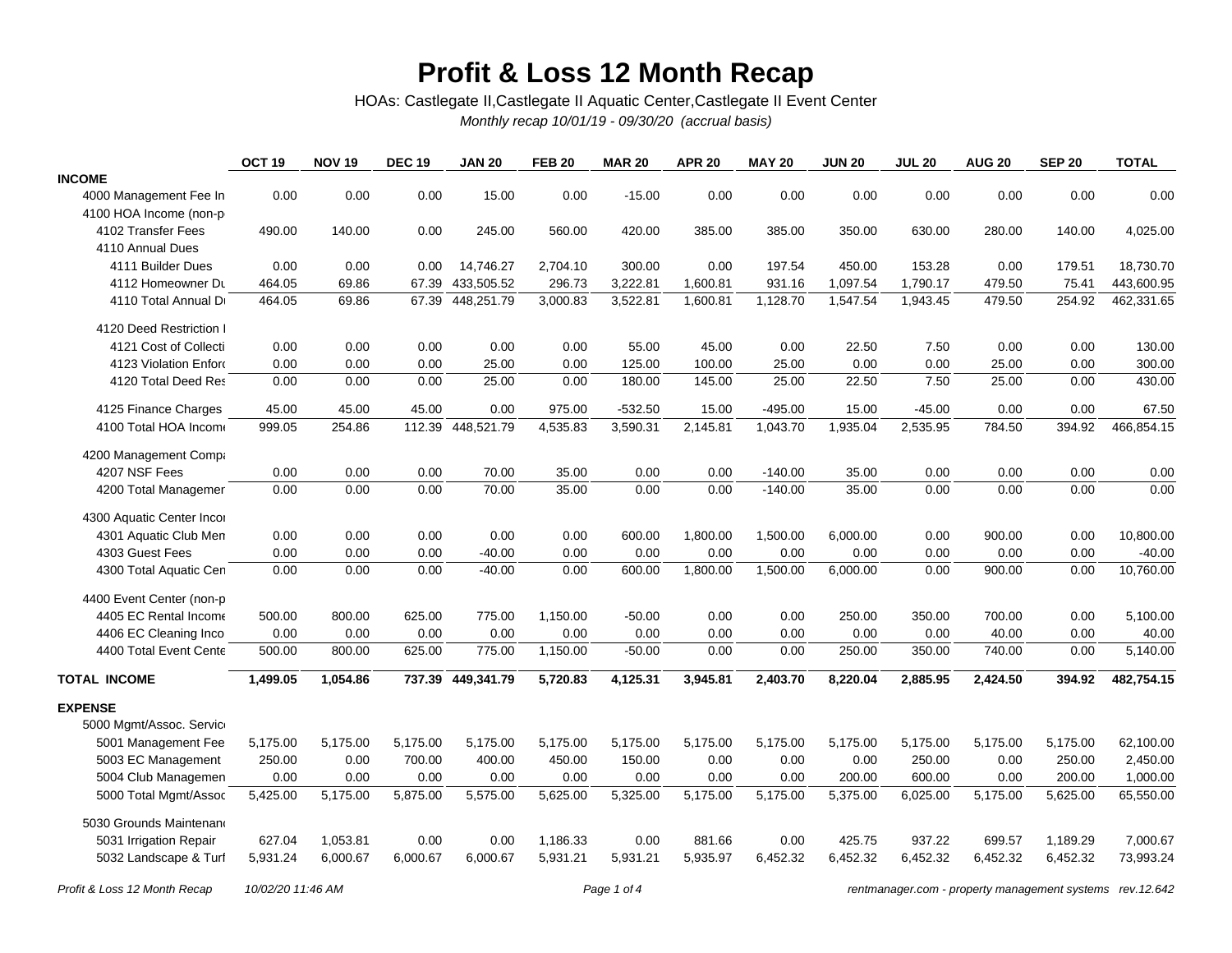|                              | OCT <sub>19</sub> | <b>NOV 19</b> | <b>DEC 19</b> | <b>JAN 20</b> | <b>FEB 20</b> | <b>MAR 20</b> | <b>APR 20</b> | <b>MAY 20</b> | <b>JUN 20</b> | <b>JUL 20</b> | <b>AUG 20</b> | <b>SEP 20</b>                                             | <b>TOTAL</b> |
|------------------------------|-------------------|---------------|---------------|---------------|---------------|---------------|---------------|---------------|---------------|---------------|---------------|-----------------------------------------------------------|--------------|
| 5034 Turf Cutting            | 69.43             | 0.00          | 0.00          | 0.00          | 69.46         | 69.46         | 64.70         | 0.00          | 0.00          | 0.00          | 0.00          | 0.00                                                      | 273.05       |
| 5035 Repairs & Mainter       | 1,126.85          | 0.00          | 1,590.00      | 187.16        | 0.00          | 0.00          | 473.13        | 117.85        | 0.00          | 0.00          | 0.00          | 0.00                                                      | 3,494.99     |
| 5040 Fountains & Lake        |                   |               |               |               |               |               |               |               |               |               |               |                                                           |              |
| 5041 Lake Dye                | 0.00              | 216.50        | 649.50        | 216.50        | 433.00        | 0.00          | 0.00          | 0.00          | 0.00          | 0.00          | 0.00          | 0.00                                                      | 1,515.50     |
| 5042 Service Mainter         | 162.38            | 0.00          | 0.00          | 0.00          | 0.00          | 0.00          | 0.00          | 0.00          | 0.00          | 0.00          | 0.00          | 0.00                                                      | 162.38       |
| 5040 Other Fountain          | 0.00              | 0.00          | 0.00          | 0.00          | 152.62        | 0.00          | 0.00          | 0.00          | 0.00          | 214.00        | 0.00          | 117.31                                                    | 483.93       |
| 5040 Total Fountains         | 162.38            | 216.50        | 649.50        | 216.50        | 585.62        | 0.00          | 0.00          | 0.00          | 0.00          | 214.00        | 0.00          | 117.31                                                    | 2,161.81     |
| 5050 EC Maintenance (        |                   |               |               |               |               |               |               |               |               |               |               |                                                           |              |
| 5051 Irrigation Repai        | 117.99            | 0.00          | 0.00          | 0.00          | 78.49         | 178.58        | 0.00          | 0.00          | 0.00          | 0.00          | 0.00          | 0.00                                                      | 375.06       |
| 5054 Repairs & Main          | 4,624.64          | 162.38        | 58.27         | 0.00          | 322.38        | 120.00        | 0.00          | 162.38        | 0.00          | 0.00          | 162.38        | 227.33                                                    | 5,839.76     |
| 5055 Janitorial (EC)         | 181.86            | 0.00          | 195.47        | 96.81         | 19.59         | 0.00          | 0.00          | 0.00          | 0.00          | 50.00         | 0.00          | 60.00                                                     | 603.73       |
| 5057 Landscaping (I          | 431.65            | 431.65        | 431.65        | 431.65        | 431.65        | 431.65        | 431.65        | 0.00          | 0.00          | 638.44        | 0.00          | 0.00                                                      | 3,659.99     |
| 5050 Total EC Maint          | 5,356.14          | 594.03        | 685.39        | 528.46        | 852.11        | 730.23        | 431.65        | 162.38        | 0.00          | 688.44        | 162.38        | 287.33                                                    | 10,478.54    |
| 5060 AC Maintenance (        |                   |               |               |               |               |               |               |               |               |               |               |                                                           |              |
| 5062 Landscaping (A          | 395.11            | 395.11        | 395.11        | 395.11        | 395.11        | 395.11        | 395.11        | 0.00          | 0.00          | 0.00          | 0.00          | 0.00                                                      | 2,765.77     |
| 5064 Repairs & Main          | 3,199.34          | 0.00          | 0.00          | 67.05         | 2,970.83      | 20,178.04     | 1,307.67      | 160.00        | 275.75        | 2,076.51      | 359.16        | 810.86                                                    | 31,405.21    |
| 5065 Janitorial (AC)         | 378.88            | 0.00          | 0.00          | 0.00          | 0.00          | 0.00          | 0.00          | 0.00          | 0.00          | 2,354.44      | 1,679.88      | 300.00                                                    | 4,713.20     |
| 5067 Pool Cleaning           |                   |               |               |               |               |               |               |               |               |               |               |                                                           |              |
| 5068 Summer Poc              | 1,944.23          | 0.00          | 0.00          | 0.00          | 0.00          | 0.00          | 0.00          | 1,013.20      | 1,121.41      | 3,342.10      | 3,292.89      | 2,476.70                                                  | 13,190.53    |
| 5069 Winter Pool (           | 0.00              | 1,208.04      | 649.50        | 0.00          | 1,948.50      | 649.50        | 649.50        | 0.00          | 0.00          | 0.00          | 0.00          | 0.00                                                      | 5,105.04     |
| 5067 Total Pool Cl           | 1,944.23          | 1,208.04      | 649.50        | 0.00          | 1,948.50      | 649.50        | 649.50        | 1,013.20      | 1,121.41      | 3,342.10      | 3,292.89      | 2,476.70                                                  | 18,295.57    |
| 5060 Total AC Maint          | 5,917.56          | 1,603.15      | 1,044.61      | 462.16        | 5,314.44      | 21,222.65     | 2,352.28      | 1,173.20      | 1,397.16      | 7,773.05      | 5,331.93      | 3,587.56                                                  | 57,179.75    |
| 5030 Total Grounds Ma        | 19,190.64         | 9,468.16      | 9,970.17      | 7,394.95      | 13,939.17     | 27,953.55     | 10,139.39     | 7,905.75      | 8,275.23      | 16,065.03     | 12,646.20     | 11,633.81                                                 | 154,582.05   |
| 5070 Insurance Expense       |                   |               |               |               |               |               |               |               |               |               |               |                                                           |              |
| 5071 Commercial Prope        | 0.00              | 0.00          | 0.00          | 0.00          | 0.00          | 0.00          | 0.00          | 7,007.00      | 0.00          | 0.00          | 0.00          | 0.00                                                      | 7,007.00     |
| 5072 General Liability       | 0.00              | 0.00          | 0.00          | 0.00          | 0.00          | 0.00          | 0.00          | 0.00          | 0.00          | 7,175.70      | 0.00          | 0.00                                                      | 7,175.70     |
| 5073 Directors & Office      | 0.00              | 0.00          | 0.00          | 0.00          | 0.00          | 0.00          | 0.00          | 0.00          | 0.00          | 1,662.00      | 0.00          | 0.00                                                      | 1,662.00     |
| 5075 Flood Insurance         | 0.00              | 1,250.00      | 0.00          | 0.00          | 0.00          | 0.00          | 0.00          | 0.00          | 0.00          | 0.00          | 0.00          | 1,275.00                                                  | 2,525.00     |
| 5070 Total Insurance E       | 0.00              | 1,250.00      | 0.00          | 0.00          | 0.00          | 0.00          | 0.00          | 7,007.00      | 0.00          | 8,837.70      | 0.00          | 1,275.00                                                  | 18,369.70    |
| 5080 Legal and Other Pro     |                   |               |               |               |               |               |               |               |               |               |               |                                                           |              |
| 5081 Accounting Fees         | 0.00              | 0.00          | 0.00          | 0.00          | 0.00          | 0.00          | 0.00          | 0.00          | 0.00          | 0.00          | 0.00          | 875.00                                                    | 875.00       |
| 5082 Legal Fees              | 125.00            | 0.00          | 0.00          | 425.00        | 0.00          | 0.00          | 0.00          | 175.00        | 200.00        | 0.00          | 250.00        | 0.00                                                      | 1,175.00     |
| 5080 Total Legal and O       | 125.00            | 0.00          | 0.00          | 425.00        | 0.00          | 0.00          | 0.00          | 175.00        | 200.00        | 0.00          | 250.00        | 875.00                                                    | 2,050.00     |
| 5200 Supplies Expense        |                   |               |               |               |               |               |               |               |               |               |               |                                                           |              |
| 5201 Event Center Sup        | 56.28             | 0.00          | 0.00          | 0.00          | 0.00          | 0.00          | 0.00          | 0.00          | 0.00          | 0.00          | 0.00          | 0.00                                                      | 56.28        |
| 5210 Aquatic Center Su       | 129.86            | 0.00          | 0.00          | 0.00          | 0.00          | 0.00          | 0.00          | 256.70        | 451.19        | 48.20         | 0.00          | 30.27                                                     | 916.22       |
| 5200 Total Supplies Ex       | 186.14            | 0.00          | 0.00          | 0.00          | 0.00          | 0.00          | 0.00          | 256.70        | 451.19        | 48.20         | 0.00          | 30.27                                                     | 972.50       |
| 5300 Taxes Expense (nor      |                   |               |               |               |               |               |               |               |               |               |               |                                                           |              |
| 5301 Property Taxes          | 0.00              | 29.51         | 0.00          | 0.00          | 0.00          | 0.00          | 0.00          | 0.00          | 0.00          | 0.00          | 0.00          | 0.00                                                      | 29.51        |
| 5304 Payroll Taxes           | 754.00            | 0.00          | 0.00          | 34.23         | 0.00          | 0.00          | 0.00          | 0.00          | 60.00         | 151.18        | 0.00          | 0.00                                                      | 999.41       |
| 5300 Total Taxes Exper       | 754.00            | 29.51         | 0.00          | 34.23         | 0.00          | 0.00          | 0.00          | 0.00          | 60.00         | 151.18        | 0.00          | 0.00                                                      | 1,028.92     |
| Profit & Loss 12 Month Recap | 10/02/20 11:46 AM |               |               |               |               | Page 2 of 4   |               |               |               |               |               | rentmanager.com - property management systems rev. 12.642 |              |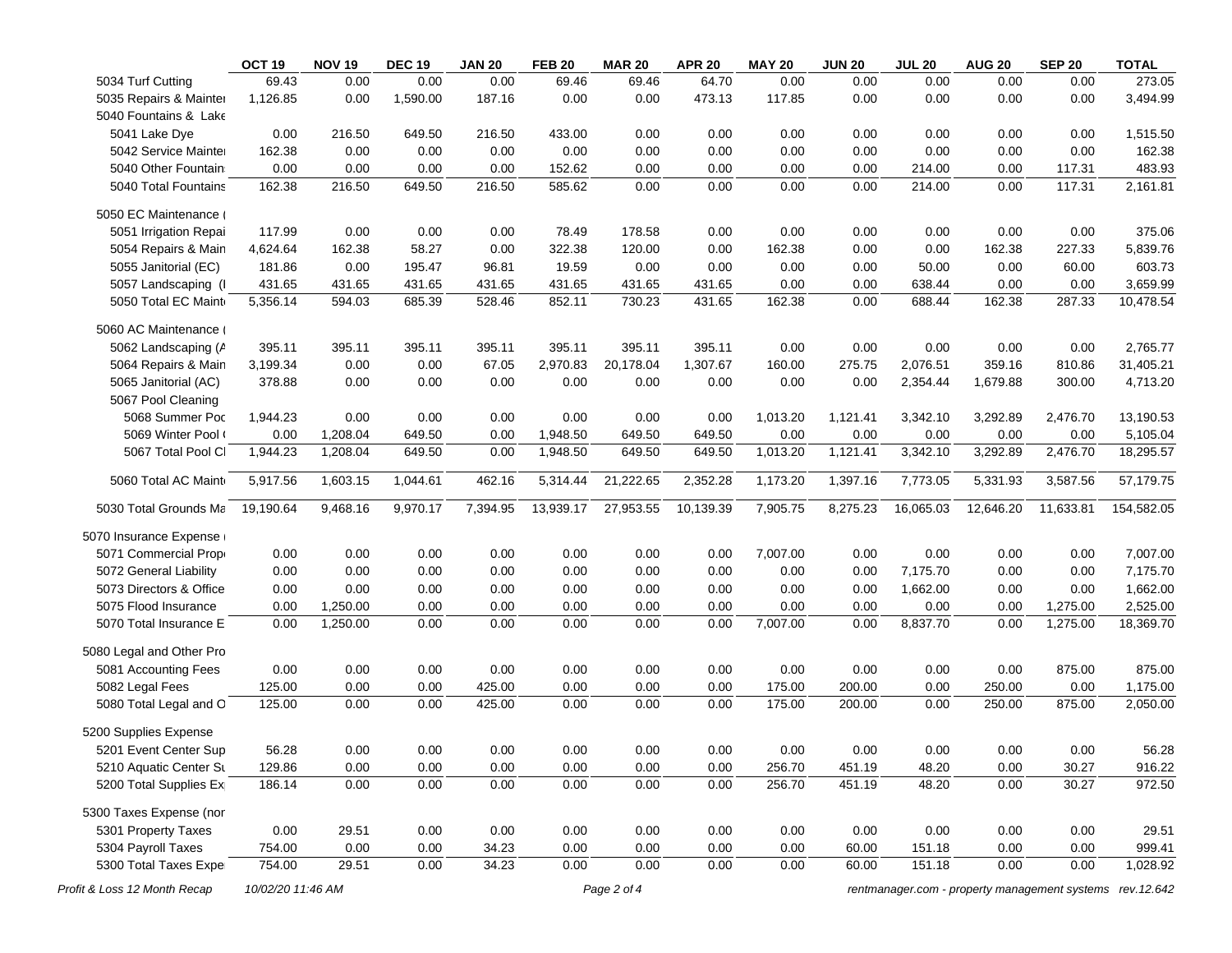|                            | OCT <sub>19</sub> | <b>NOV 19</b> | <b>DEC 19</b> | <b>JAN 20</b> | <b>FEB 20</b> | <b>MAR 20</b> | <b>APR 20</b> | <b>MAY 20</b> | <b>JUN 20</b> | <b>JUL 20</b> | <b>AUG 20</b> | <b>SEP 20</b> | <b>TOTAL</b> |
|----------------------------|-------------------|---------------|---------------|---------------|---------------|---------------|---------------|---------------|---------------|---------------|---------------|---------------|--------------|
| 5400 Utilities Expense (nc |                   |               |               |               |               |               |               |               |               |               |               |               |              |
| 5401 Electric              | 668.47            | 295.71        | 1,057.75      | 1,403.91      | 1,212.16      | 1.052.57      | 1,053.92      | 1,576.46      | 1,326.67      | 1,538.77      | 1,637.50      | 1,004.90      | 13,828.79    |
| 5402 Sprinkler             | 4,730.60          | 1,318.46      | 3,852.15      | 357.44        | 1,117.14      | 935.10        | 804.53        | 1,400.67      | 2,467.66      | 4,497.40      | 7,245.20      | 6,540.30      | 35,266.65    |
| 5403 Water & Sewage        | 10.80             | 17.63         | 12.40         | 17.56         | 13.46         | 5.55          | 17.77         | 13.65         | 16.46         | 18.61         | 59.02         | 6.98          | 209.89       |
| 5410 Aquatic Center Ut     |                   |               |               |               |               |               |               |               |               |               |               |               |              |
| 5411 Electric (AC)         | 258.84            | 520.35        | 410.94        | 242.24        | 458.75        | 411.44        | 652.27        | 337.64        | 373.43        | 405.31        | 524.48        | 551.09        | 5,146.78     |
| 5412 Internet & Phor       | 201.21            | 201.38        | 356.38        | 201.36        | 200.43        | 200.43        | 0.00          | 201.14        | 201.14        | 201.14        | 197.15        | 196.73        | 2,358.49     |
| 5414 Sprinkler (AC)        | 118.07            | 67.87         | 68.07         | 68.07         | 68.07         | 67.87         | 49.07         | 86.67         | 86.67         | 86.47         | 86.67         | 110.50        | 964.07       |
| 5415 Water & Sewac         | 106.40            | 66.66         | 46.96         | 38.67         | 56.81         | 66.53         | 51.23         | 47.54         | 47.01         | 60.85         | 54.37         | 180.40        | 823.43       |
| 5410 Total Aquatic C       | 684.52            | 856.26        | 882.35        | 550.34        | 784.06        | 746.27        | 752.57        | 672.99        | 708.25        | 753.77        | 862.67        | 1,038.72      | 9,292.77     |
| 5420 Event Center Utili    |                   |               |               |               |               |               |               |               |               |               |               |               |              |
| 5421 Electric (EC)         | 509.43            | 555.35        | 626.97        | 680.57        | 710.09        | 128.59        | 246.64        | 558.56        | 529.36        | 460.05        | 506.54        | 842.35        | 6,354.50     |
| 5422 Internet & Teler      | 120.52            | 125.97        | 125.97        | 125.97        | 125.97        | 328.58        | 127.06        | 127.06        | 127.06        | 120.18        | 120.18        | 120.18        | 1,694.70     |
| 5424 Sprinkler (EC)        | 178.27            | 512.38        | 77.35         | 15.60         | 81.33         | 30.63         | 35.70         | 203.01        | 206.61        | 249.93        | 135.15        | 201.42        | 1,927.38     |
| 5425 Water & Sewac         | 368.70            | 48.04         | 244.99        | 0.00          | 48.44         | 6.45          | 17.01         | 32.84         | 33.00         | 93.59         | 181.91        | 315.48        | 1,390.45     |
| 5420 Total Event Cer       | 1,176.92          | 1,241.74      | 1,075.28      | 822.14        | 965.83        | 494.25        | 426.41        | 921.47        | 896.03        | 923.75        | 943.78        | 1,479.43      | 11,367.03    |
| 5400 Total Utilities Expr  | 7,271.31          | 3,729.80      | 6,879.93      | 3,151.39      | 4,092.65      | 3,233.74      | 3,055.20      | 4,585.24      | 5,415.07      | 7,732.30      | 10,748.17     | 10,070.33     | 69,965.13    |
| 5450 Alarm/Security        |                   |               |               |               |               |               |               |               |               |               |               |               |              |
| 5451 Aquatic Security S    | 0.00              | 0.00          | 0.00          | 102.84        | 0.00          | 0.00          | 0.00          | 0.00          | 0.00          | 102.84        | 492.41        | 0.00          | 698.09       |
| 5455 Event Center Alar     |                   |               |               |               |               |               |               |               |               |               |               |               |              |
| 5456 Event Center F        | 0.00              | 645.00        | 0.00          | 205.68        | 0.00          | 0.00          | 0.00          | 720.00        | 0.00          | 0.00          | 0.00          | 0.00          | 1,570.68     |
| 5457 Event Center S        | 0.00              | 0.00          | 0.00          | 0.00          | 0.00          | 519.47        | 0.00          | 0.00          | 0.00          | 0.00          | 0.00          | 0.00          | 519.47       |
| 5455 Other Event Ce        | 102.84            | 102.84        | 0.00          | 0.00          | 0.00          | 0.00          | 0.00          | 0.00          | 0.00          | 0.00          | 0.00          | 0.00          | 205.68       |
| 5455 Total Event Cer       | 102.84            | 747.84        | 0.00          | 205.68        | 0.00          | 519.47        | 0.00          | 720.00        | 0.00          | 0.00          | 0.00          | 0.00          | 2,295.83     |
| 5450 Total Alarm/Secur     | 102.84            | 747.84        | 0.00          | 308.52        | 0.00          | 519.47        | 0.00          | 720.00        | 0.00          | 102.84        | 492.41        | 0.00          | 2,993.92     |
| 5600 Office Expense (non   |                   |               |               |               |               |               |               |               |               |               |               |               |              |
| 5601 Office supplies       | 161.78            | 0.00          | 0.00          | 62.07         | 0.00          | 0.00          | 0.00          | 0.00          | 0.00          | 24.89         | 0.00          | 0.00          | 248.74       |
| 5602 Meeting Expense       | 180.00            | 0.00          | 0.00          | 0.00          | 0.00          | 0.00          | 0.00          | 0.00          | 0.00          | 45.00         | 0.00          | 0.00          | 225.00       |
| 5604 Software              | 0.00              | 0.00          | 0.00          | 0.00          | 0.00          | 0.00          | 0.00          | 635.04        | 0.00          | 0.00          | 0.00          | 137.00        | 772.04       |
| 5605 Postage & Mail O      | 3.00              | 0.00          | 505.75        | 326.26        | 195.00        | 113.27        | 39.65         | 27.32         | 16.27         | 3.50          | 0.00          | 632.46        | 1,862.48     |
| 5600 Total Office Exper    | 344.78            | 0.00          | 505.75        | 388.33        | 195.00        | 113.27        | 39.65         | 662.36        | 16.27         | 73.39         | 0.00          | 769.46        | 3,108.26     |
| 5700 General Expenses (    |                   |               |               |               |               |               |               |               |               |               |               |               |              |
| 5702 Capital Improvem      | 0.00              | 11,824.75     | 0.00          | 0.00          | 0.00          | 0.00          | 0.00          | 0.00          | 0.00          | 0.00          | 0.00          | 0.00          | 11,824.75    |
| 5710 Wages, Salary         |                   |               |               |               |               |               |               |               |               |               |               |               |              |
| 5712 Pool Staff Wag        | 0.00              | 0.00          | 0.00          | 0.00          | 0.00          | 0.00          | 0.00          | 0.00          | 1,067.21      | 606.90        | 0.00          | 0.00          | 1,674.11     |
| 5710 Total Wages, S        | 0.00              | 0.00          | 0.00          | 0.00          | 0.00          | 0.00          | 0.00          | 0.00          | 1,067.21      | 606.90        | 0.00          | 0.00          | 1,674.11     |
| 5700 Total General Exp     | 0.00              | 11,824.75     | 0.00          | 0.00          | 0.00          | 0.00          | 0.00          | 0.00          | 1,067.21      | 606.90        | 0.00          | 0.00          | 13,498.86    |
| 5800 Other Expenses        |                   |               |               |               |               |               |               |               |               |               |               |               |              |
| 5801 Bank Fees             | 0.00              | 0.00          | 0.00          | 40.00         | 0.00          | 0.00          | 0.00          | 0.00          | 0.00          | 38.00         | 0.00          | 0.00          | 78.00        |
| 5803 Flags, Decoration     | 0.00              | 0.00          | 351.81        | 0.00          | 0.00          | 0.00          | 0.00          | 0.00          | 0.00          | 0.00          | 0.00          | 0.00          | 351.81       |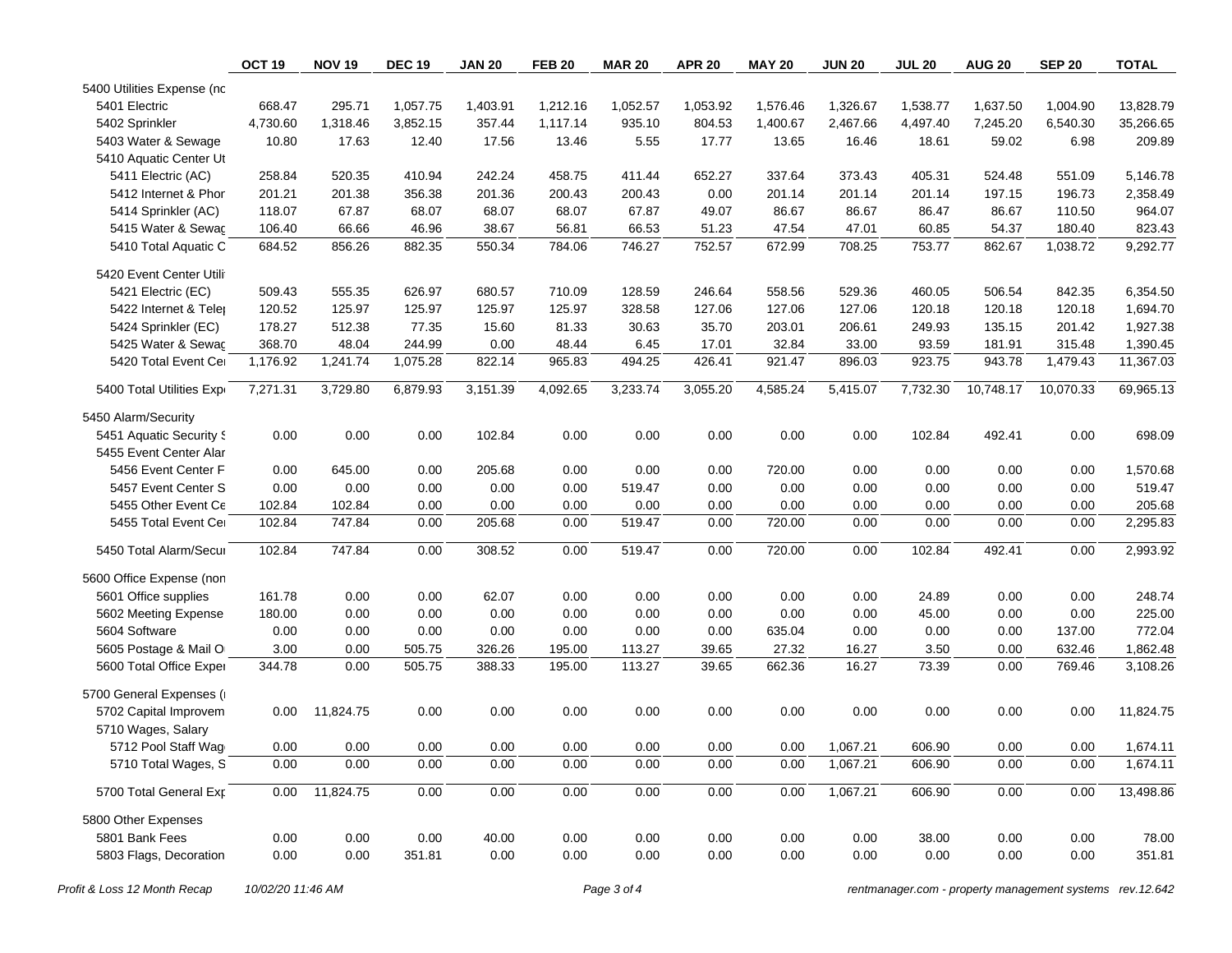|                           | OCT <sub>19</sub> | <b>NOV 19</b> | <b>DEC 19</b> | <b>JAN 20</b>         | <b>FEB 20</b> | <b>MAR 20</b> | <b>APR 20</b> | <b>MAY 20</b> | <b>JUN 20</b> | <b>JUL 20</b> | <b>AUG 20</b> | <b>SEP 20</b> | <b>TOTAL</b>  |
|---------------------------|-------------------|---------------|---------------|-----------------------|---------------|---------------|---------------|---------------|---------------|---------------|---------------|---------------|---------------|
| 5800 Total Other Exper    | 0.00              | 0.00          | 351.81        | 40.00                 | 0.00          | 0.00          | 0.00          | 0.00          | 0.00          | 38.00         | 0.00          | 0.00          | 429.81        |
| 5850 Website              | 0.00              | 0.00          | 0.00          | 153.25                | 44.02         | 0.00          | 0.00          | 0.00          | 0.00          | 0.00          | 0.00          | 0.00          | 197.27        |
| 5900 Storage/Rental Expe  | 90.00             | 90.00         | 90.00         | 90.00                 | 90.00         | 90.00         | 90.00         | 90.00         | 90.00         | 90.00         | 90.00         | 90.00         | 1,080.00      |
| <b>TOTAL EXPENSE</b>      | 33,489.71         | 32,315.06     | 23,672.66     | 17,560.67             | 23,985.84     | 37,235.03     | 18,499.24     | 26,577.05     | 20,949.97     | 39,770.54     | 29,401.78     | 30,368.87     | 333,826.42    |
| NOI                       | $-31,990.66$      | $-31,260.20$  | $-22,935.27$  | 431,781.12            | $-18,265.01$  | $-33,109.72$  | $-14,553.43$  | $-24,173.35$  | $-12,729.93$  | $-36,884.59$  | -26,977.28    | $-29,973.95$  | 148,927.73    |
| <b>N/O EXPENSE</b>        |                   |               |               |                       |               |               |               |               |               |               |               |               |               |
| 6230 Interest Expense     | 8,204.32          | 7,939.66      | 8,204.32      | 8,204.32              | 7,675.00      | 8,204.32      | 7,524.66      | 7,775.49      | 7,524.66      | 7,775.48      | 7,775.49      | 7,524.66      | 94,332.38     |
| <b>TOTAL N/O EXPENSE</b>  | 8,204.32          | 7,939.66      | 8,204.32      | 8,204.32              | 7,675.00      | 8,204.32      | 7,524.66      | 7,775.49      | 7,524.66      | 7,775.48      | 7,775.49      | 7,524.66      | 94,332.38     |
| <b>NET INCOME</b>         | -40,194.98        | $-39,199.86$  | $-31,139.59$  | 423,576.80            | $-25,940.01$  | $-41,314.04$  | $-22,078.09$  | $-31,948.84$  | $-20,254.59$  | $-44,660.07$  | $-34,752.77$  | $-37.498.61$  | 54,595.35     |
| <b>NET INCOME SUMMARY</b> |                   |               |               |                       |               |               |               |               |               |               |               |               |               |
| Income                    | 1,499.05          | 1,054.86      | 737.39        | 449,341.79            | 5,720.83      | 4,125.31      | 3,945.81      | 2,403.70      | 8,220.04      | 2,885.95      | 2,424.50      | 394.92        | 482,754.15    |
| Expense                   | $-33,489.71$      | $-32,315.06$  | -23,672.66    | $-17,560.67$          | $-23,985.84$  | $-37,235.03$  | -18,499.24    | $-26,577.05$  | $-20,949.97$  | $-39,770.54$  | $-29,401.78$  | $-30,368.87$  | $-333,826.42$ |
| Net Operating Income      | $-31,990.66$      | $-31,260.20$  | $-22,935.27$  | 431,781.12            | $-18,265.01$  | $-33,109.72$  | $-14,553.43$  | $-24,173.35$  | $-12,729.93$  | $-36,884.59$  | $-26,977.28$  | $-29,973.95$  | 148,927.73    |
| Non Operating Expense     | $-8,204.32$       | -7,939.66     | $-8,204.32$   | $-8,204.32$           | $-7,675.00$   | $-8,204.32$   | $-7,524.66$   | $-7,775.49$   | $-7,524.66$   | $-7,775.48$   | $-7,775.49$   | $-7,524.66$   | $-94,332.38$  |
| <b>NET INCOME</b>         | -40,194.98        | -39,199.86    |               | -31,139.59 423,576.80 | -25,940.01    | -41,314.04    | -22,078.09    | $-31,948.84$  | -20,254.59    | -44,660.07    | $-34,752.77$  | $-37,498.61$  | 54,595.35     |



Income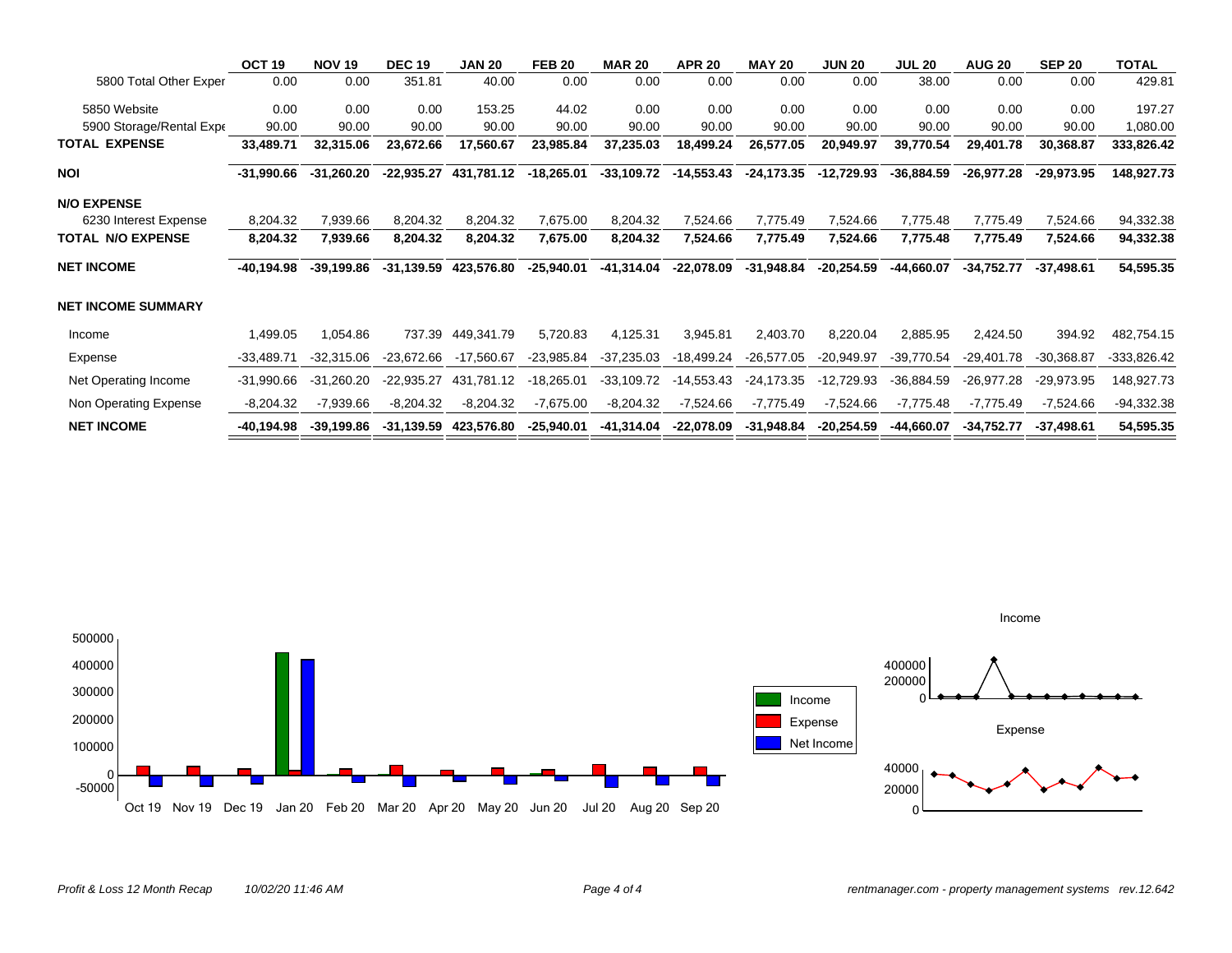# **Actual/Budget Fiscal Year Analysis**

*Analysis for Fiscal Year 01/01/20 - 12/31/20 (accrual basis) as of As of 09/30/20* HOAs: Castlegate II,Castlegate II Aquatic Center,Castlegate II Event Center

|                                           |               |                   |               |               | <b>Actual</b> |               |               |               |               | <b>Budget</b>     |               | <b>REVISED</b> | <b>ORIGINAL</b>                                          |               |
|-------------------------------------------|---------------|-------------------|---------------|---------------|---------------|---------------|---------------|---------------|---------------|-------------------|---------------|----------------|----------------------------------------------------------|---------------|
|                                           | <b>JAN 20</b> | <b>FEB 20</b>     | <b>MAR 20</b> | <b>APR 20</b> | <b>MAY 20</b> | <b>JUN 20</b> | <b>JUL 20</b> | <b>AUG 20</b> | <b>SEP 20</b> | OCT <sub>20</sub> | <b>NOV 20</b> | <b>DEC 20</b>  | <b>TOTAL</b>                                             | <b>BUDGET</b> |
| <b>INCOME</b>                             |               |                   |               |               |               |               |               |               |               |                   |               |                |                                                          |               |
| 4000 Management Fee Incon                 | 15.00         | 0.00              | $-15.00$      | 0.00          | 0.00          | 0.00          | 0.00          | 0.00          | 0.00          | 0.00              | 0.00          | 0.00           | 0.00                                                     | 0.00          |
| 4100 HOA Income (non-posti                |               |                   |               |               |               |               |               |               |               |                   |               |                |                                                          |               |
| 4102 Transfer Fees                        | 245.00        | 560.00            | 420.00        | 385.00        | 385.00        | 350.00        | 630.00        | 280.00        | 140.00        | 250.00            | 250.00        | 250.00         | 4,145.00                                                 | 3,000.00      |
| 4110 Annual Dues                          |               |                   |               |               |               |               |               |               |               |                   |               |                |                                                          |               |
| 4111 Builder Dues                         | 14,746.27     | 2,704.10          | 300.00        | 0.00          | 197.54        | 450.00        | 153.28        | 0.00          | 179.51        | 0.00              | 0.00          | 0.00           | 18,730.70                                                | 20,400.00     |
| 4112 Homeowner Dues 433,505.52            |               | 296.73            | 3,222.81      | 1,600.81      | 931.16        | 1,097.54      | 1,790.17      | 479.50        | 75.41         | 0.00              | 0.00          | 0.00           | 442,999.65                                               | 423,000.00    |
| 4110 Total Annual Dues 448,251.79         |               | 3,000.83          | 3,522.81      | 1,600.81      | 1,128.70      | 1,547.54      | 1,943.45      | 479.50        | 254.92        | 0.00              | 0.00          | 0.00           | 461,730.35                                               | 443,400.00    |
| 4120 Deed Restriction Inco                |               |                   |               |               |               |               |               |               |               |                   |               |                |                                                          |               |
| 4121 Cost of Collection                   | 0.00          | 0.00              | 55.00         | 45.00         | 0.00          | 22.50         | 7.50          | 0.00          | 0.00          | 0.00              | 0.00          | 0.00           | 130.00                                                   | 250.00        |
| 4123 Violation Enforcem                   | 25.00         | 0.00              | 125.00        | 100.00        | 25.00         | 0.00          | 0.00          | 25.00         | 0.00          | 0.00              | 0.00          | 0.00           | 300.00                                                   | 0.00          |
| 4120 Total Deed Restric                   | 25.00         | 0.00              | 180.00        | 145.00        | 25.00         | 22.50         | 7.50          | 25.00         | 0.00          | 0.00              | 0.00          | 0.00           | 430.00                                                   | 250.00        |
| 4125 Finance Charges                      | 0.00          | 975.00            | $-532.50$     | 15.00         | $-495.00$     | 15.00         | $-45.00$      | 0.00          | 0.00          | 0.00              | 0.00          | 0.00           | $-67.50$                                                 | 0.00          |
| 4100 Total HOA Income (n 448,521.79       |               | 4,535.83          | 3,590.31      | 2,145.81      | 1,043.70      | 1,935.04      | 2,535.95      | 784.50        | 394.92        | 250.00            | 250.00        | 250.00         | 466,237.85                                               | 446,650.00    |
| 4200 Management Company                   |               |                   |               |               |               |               |               |               |               |                   |               |                |                                                          |               |
| 4207 NSF Fees                             | 70.00         | 35.00             | 0.00          | 0.00          | $-140.00$     | 35.00         | 0.00          | 0.00          | 0.00          | 0.00              | 0.00          | 0.00           | 0.00                                                     | 0.00          |
| 4200 Total Management C                   | 70.00         | 35.00             | 0.00          | 0.00          | $-140.00$     | 35.00         | 0.00          | 0.00          | 0.00          | 0.00              | 0.00          | 0.00           | 0.00                                                     | 0.00          |
| 4300 Aquatic Center Income                |               |                   |               |               |               |               |               |               |               |                   |               |                |                                                          |               |
| 4301 Aquatic Club Member                  | 0.00          | 0.00              | 600.00        | 1,800.00      | 1,500.00      | 6,000.00      | 0.00          | 900.00        | 0.00          | 0.00              | 0.00          | 0.00           | 10,800.00                                                | 15,000.00     |
| 4303 Guest Fees                           | $-40.00$      | 0.00              | 0.00          | 0.00          | 0.00          | 0.00          | 0.00          | 0.00          | 0.00          | 0.00              | 0.00          | 0.00           | $-40.00$                                                 | 1,000.00      |
| 4300 Total Aquatic Center                 | $-40.00$      | 0.00              | 600.00        | 1,800.00      | 1,500.00      | 6,000.00      | 0.00          | 900.00        | 0.00          | 0.00              | 0.00          | 0.00           | 10,760.00                                                | 16,000.00     |
| 4400 Event Center (non-posti              |               |                   |               |               |               |               |               |               |               |                   |               |                |                                                          |               |
| 4405 EC Rental Income                     | 775.00        | 1,150.00          | $-50.00$      | 0.00          | 0.00          | 250.00        | 350.00        | 700.00        | 0.00          | 450.00            | 450.00        | 450.00         | 4,525.00                                                 | 5,400.00      |
| 4406 EC Cleaning Income                   | 0.00          | 0.00              | 0.00          | 0.00          | 0.00          | 0.00          | 0.00          | 40.00         | 0.00          | 0.00              | 0.00          | 0.00           | 40.00                                                    | 0.00          |
| 4400 Total Event Center (n                | 775.00        | 1,150.00          | $-50.00$      | 0.00          | 0.00          | 250.00        | 350.00        | 740.00        | 0.00          | 450.00            | 450.00        | 450.00         | 4,565.00                                                 | 5,400.00      |
| <b>TOTAL INCOME</b>                       | 449,341.79    | 5,720.83          | 4,125.31      | 3,945.81      | 2,403.70      | 8,220.04      | 2,885.95      | 2,424.50      | 394.92        | 700.00            | 700.00        | 700.00         | 481,562.85                                               | 468,050.00    |
| <b>EXPENSE</b>                            |               |                   |               |               |               |               |               |               |               |                   |               |                |                                                          |               |
| 5000 Mgmt/Assoc. Service Fe               |               |                   |               |               |               |               |               |               |               |                   |               |                |                                                          |               |
| 5001 Management Fees                      | 5,175.00      | 5,175.00          | 5,175.00      | 5,175.00      | 5,175.00      | 5,175.00      | 5,175.00      | 5,175.00      | 5,175.00      | 5,175.00          | 5,175.00      | 5,175.00       | 62,100.00                                                | 62,100.00     |
| 5003 EC Management Fee                    | 400.00        | 450.00            | 150.00        | 0.00          | 0.00          | 0.00          | 250.00        | 0.00          | 250.00        | 150.00            | 150.00        | 150.00         | 1,950.00                                                 | 1,800.00      |
| 5004 Club Management                      | 0.00          | 0.00              | 0.00          | 0.00          | 0.00          | 200.00        | 600.00        | 0.00          | 200.00        | 0.00              | 0.00          | 0.00           | 1,000.00                                                 | 0.00          |
| 5000 Total Mgmt/Assoc. Se                 | 5,575.00      | 5,625.00          | 5,325.00      | 5,175.00      | 5,175.00      | 5,375.00      | 6,025.00      | 5,175.00      | 5,625.00      | 5,325.00          | 5,325.00      | 5,325.00       | 65,050.00                                                | 63,900.00     |
| 5020 Deed Restriction Expen               |               |                   |               |               |               |               |               |               |               |                   |               |                |                                                          |               |
| 5021 Cost of Collection                   | 0.00          | 0.00              | 0.00          | 0.00          | 0.00          | 0.00          | 0.00          | 0.00          | 0.00          | 0.00              | 0.00          | 0.00           | 0.00                                                     | 500.00        |
| <b>Actual/Budget Fiscal Year Analysis</b> |               | 10/02/20 11:46 AM |               |               |               | Page 1 of 5   |               |               |               |                   |               |                | rentmanager.com - property management systems rev.12.642 |               |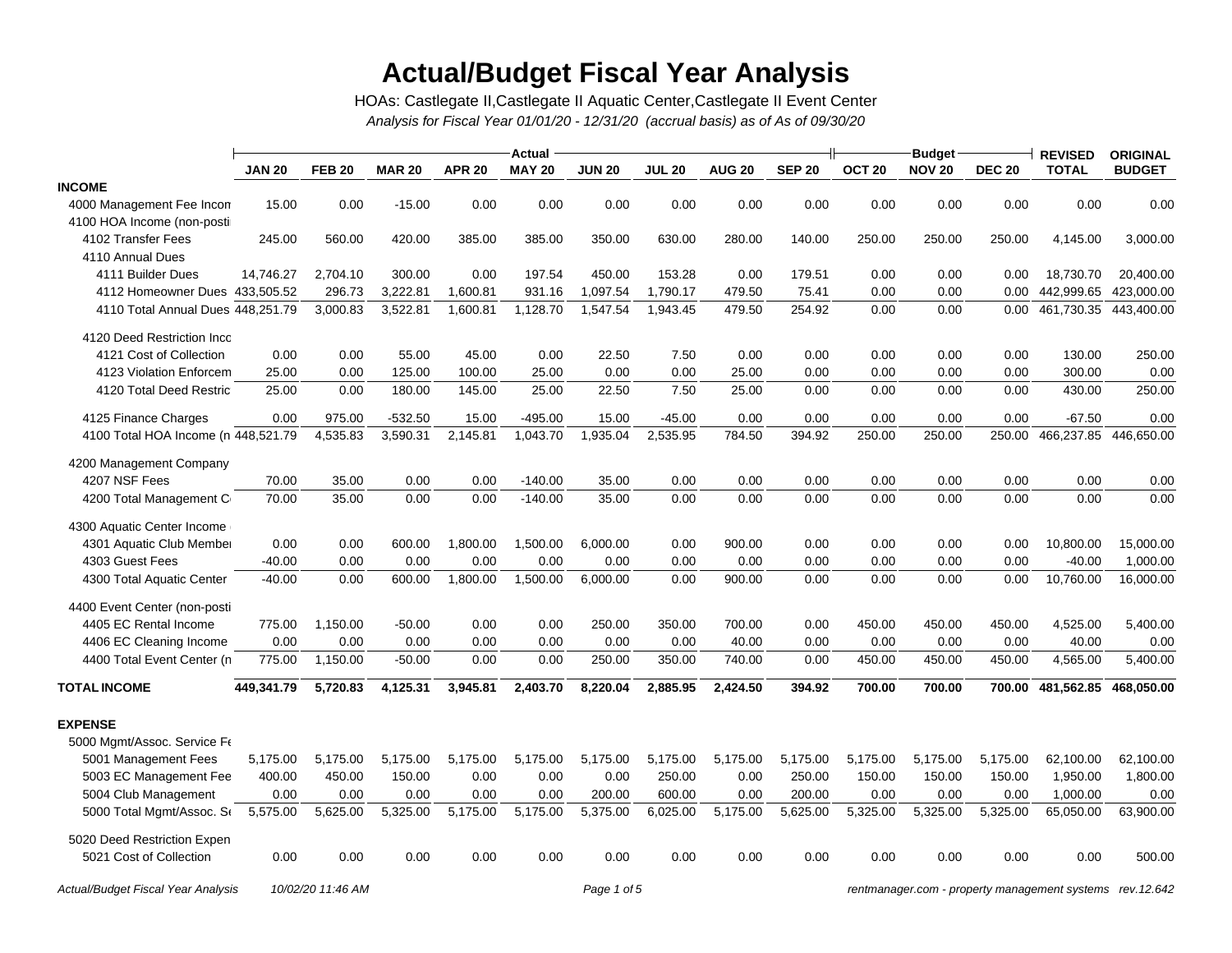|                              |               |               |                                        |               | <b>Actual</b> |               |               |                                        |               |                   | <b>Budget</b> |               | <b>REVISED</b> | <b>ORIGINAL</b> |
|------------------------------|---------------|---------------|----------------------------------------|---------------|---------------|---------------|---------------|----------------------------------------|---------------|-------------------|---------------|---------------|----------------|-----------------|
|                              | <b>JAN 20</b> | <b>FEB 20</b> | <b>MAR 20</b>                          | <b>APR 20</b> | <b>MAY 20</b> | <b>JUN 20</b> | <b>JUL 20</b> | <b>AUG 20</b>                          | <b>SEP 20</b> | OCT <sub>20</sub> | <b>NOV 20</b> | <b>DEC 20</b> | <b>TOTAL</b>   | <b>BUDGET</b>   |
| 5020 Total Deed Restriction  | 0.00          | 0.00          | 0.00                                   | 0.00          | 0.00          | 0.00          | 0.00          | 0.00                                   | 0.00          | 0.00              | 0.00          | 0.00          | 0.00           | 500.00          |
| 5030 Grounds Maintenance (1  |               |               |                                        |               |               |               |               |                                        |               |                   |               |               |                |                 |
| 5031 Irrigation Repair       | 0.00          | 1,186.33      | 0.00                                   | 881.66        | 0.00          | 425.75        | 937.22        | 699.57                                 | 1,189.29      | 400.00            | 400.00        | 400.00        | 6,519.82       | 4,800.00        |
| 5032 Landscape & Turf Ma     | 6,000.67      | 5,931.21      | 5,931.21                               | 5,935.97      | 6,452.32      | 6,452.32      | 6,452.32      | 6,452.32                               | 6,452.32      | 5,931.20          | 5,931.20      | 5,931.20      | 73,854.26      | 71,174.40       |
| 5033 Tree Trimming & Ren     | 0.00          | 0.00          | 0.00                                   | 0.00          | 0.00          | 0.00          | 0.00          | 0.00                                   | 0.00          | 83.33             | 83.33         | 83.33         | 249.99         | 1,000.00        |
| 5034 Turf Cutting            | 0.00          | 69.46         | 69.46                                  | 64.70         | 0.00          | 0.00          | 0.00          | 0.00                                   | 0.00          | 25.00             | 25.00         | 25.00         | 278.62         | 300.00          |
| 5035 Repairs & Maintenan     | 187.16        | 0.00          | 0.00                                   | 473.13        | 117.85        | 0.00          | 0.00          | 0.00                                   | 0.00          | 41.66             | 41.66         | 41.66         | 903.12         | 500.00          |
| 5040 Fountains & Lakes       |               |               |                                        |               |               |               |               |                                        |               |                   |               |               |                |                 |
| 5041 Lake Dye                | 216.50        | 433.00        | 0.00                                   | 0.00          | 0.00          | 0.00          | 0.00          | 0.00                                   | 0.00          | 0.00              | 0.00          | 0.00          | 649.50         | 0.00            |
| 5042 Service Maintenan       | 0.00          | 0.00          | 0.00                                   | 0.00          | 0.00          | 0.00          | 0.00          | 0.00                                   | 0.00          | 250.00            | 0.00          | 0.00          | 250.00         | 1,000.00        |
| 5040 Other Fountains &       | 0.00          | 152.62        | 0.00                                   | 0.00          | 0.00          | 0.00          | 214.00        | 0.00                                   | 117.31        | 0.00              | 0.00          | 0.00          | 483.93         | 0.00            |
| 5040 Total Fountains &       | 216.50        | 585.62        | 0.00                                   | 0.00          | 0.00          | 0.00          | 214.00        | 0.00                                   | 117.31        | 250.00            | 0.00          | 0.00          | 1,383.43       | 1,000.00        |
| 5050 EC Maintenance (nor     |               |               |                                        |               |               |               |               |                                        |               |                   |               |               |                |                 |
| 5051 Irrigation Repair (E    | 0.00          | 78.49         | 178.58                                 | 0.00          | 0.00          | 0.00          | 0.00          | 0.00                                   | 0.00          | 16.66             | 16.66         | 16.66         | 307.05         | 200.00          |
| 5052 Mulch (EC)              | 0.00          | 0.00          | 0.00                                   | 0.00          | 0.00          | 0.00          | 0.00          | 0.00                                   | 0.00          | 45.83             | 45.83         | 45.83         | 137.49         | 550.00          |
| 5053 Turf Cutting (EC)       | 0.00          | 0.00          | 0.00                                   | 0.00          | 0.00          | 0.00          | 0.00          | 0.00                                   | 0.00          | 41.66             | 41.66         | 41.66         | 124.98         | 500.00          |
| 5054 Repairs & Mainten       | 0.00          | 322.38        | 120.00                                 | 0.00          | 162.38        | 0.00          | 0.00          | 162.38                                 | 227.33        | 416.66            | 416.66        | 416.66        | 2,244.45       | 5,000.00        |
| 5055 Janitorial (EC)         | 96.81         | 19.59         | 0.00                                   | 0.00          | 0.00          | 0.00          | 50.00         | 0.00                                   | 60.00         | 182.00            | 182.00        | 182.00        | 772.40         | 2,184.00        |
| 5057 Landscaping (EC)        | 431.65        | 431.65        | 431.65                                 | 431.65        | 0.00          | 0.00          | 638.44        | 0.00                                   | 0.00          | 431.65            | 431.65        | 431.65        | 3,659.99       | 5,179.80        |
| 5050 Total EC Maintena       | 528.46        | 852.11        | 730.23                                 | 431.65        | 162.38        | 0.00          | 688.44        | 162.38                                 | 287.33        | 1,134.46          | 1,134.46      | 1,134.46      | 7,246.36       | 13,613.80       |
| 5060 AC Maintenance (nor     |               |               |                                        |               |               |               |               |                                        |               |                   |               |               |                |                 |
| 5062 Landscaping (AC)        | 395.11        | 395.11        | 395.11                                 | 395.11        | 0.00          | 0.00          | 0.00          | 0.00                                   | 0.00          | 395.11            | 395.11        | 395.11        | 2,765.77       | 4,741.32        |
| 5064 Repairs & Mainten       | 67.05         | 2,970.83      | 20,178.04                              | 1,307.67      | 160.00        | 275.75        | 2,076.51      | 359.16                                 | 810.86        | 833.33            | 833.33        | 833.33        | 30,705.86      | 10,000.00       |
| 5065 Janitorial (AC)         | 0.00          | 0.00          | 0.00                                   | 0.00          | 0.00          | 0.00          | 2,354.44      | 1,679.88                               | 300.00        | 0.00              | 0.00          | 0.00          | 4,334.32       | 1,500.00        |
| 5067 Pool Cleaning           |               |               |                                        |               |               |               |               |                                        |               |                   |               |               |                |                 |
| 5068 Summer Pool Cl          | 0.00          | 0.00          | 0.00                                   | 0.00          | 1,013.20      | 1,121.41      | 3,342.10      | 3,292.89                               | 2,476.70      | 1,400.00          | 0.00          | 0.00          | 12,646.30      | 16,800.00       |
| 5069 Winter Pool Clea        | 0.00          | 1,948.50      | 649.50                                 | 649.50        | 0.00          | 0.00          | 0.00          | 0.00                                   | 0.00          | 400.00            | 850.00        | 850.00        | 5,347.50       | 5,050.00        |
| 5067 Total Pool Clear        | 0.00          | 1,948.50      | 649.50                                 | 649.50        | 1,013.20      | 1,121.41      | 3,342.10      | 3,292.89                               | 2,476.70      | 1,800.00          | 850.00        | 850.00        | 17,993.80      | 21,850.00       |
| 5060 Total AC Maintena       | 462.16        | 5,314.44      | 21,222.65                              | 2,352.28      | 1,173.20      | 1,397.16      | 7,773.05      | 5,331.93                               | 3,587.56      | 3,028.44          | 2,078.44      | 2,078.44      | 55,799.75      | 38,091.32       |
| 5030 Total Grounds Mainte    |               |               | 7,394.95 13,939.17 27,953.55 10,139.39 |               | 7,905.75      |               |               | 8,275.23 16,065.03 12,646.20 11,633.81 |               | 10,894.09         | 9,694.09      | 9,694.09      | 146,235.35     | 130,479.52      |
| 5070 Insurance Expense (nor  |               |               |                                        |               |               |               |               |                                        |               |                   |               |               |                |                 |
| 5071 Commercial Property     | 0.00          | 0.00          | 0.00                                   | 0.00          | 7,007.00      | 0.00          | 0.00          | 0.00                                   | 0.00          | 0.00              | 0.00          | 0.00          | 7,007.00       | 6,000.00        |
| 5072 General Liability       | 0.00          | 0.00          | 0.00                                   | 0.00          | 0.00          | 0.00          | 7,175.70      | 0.00                                   | 0.00          | 0.00              | 0.00          | 0.00          | 7,175.70       | 11,000.00       |
| 5073 Directors & Officers    | 0.00          | 0.00          | 0.00                                   | 0.00          | 0.00          | 0.00          | 1,662.00      | 0.00                                   | 0.00          | 0.00              | 0.00          | 0.00          | 1,662.00       | 1,800.00        |
| 5075 Flood Insurance         | 0.00          | 0.00          | 0.00                                   | 0.00          | 0.00          | 0.00          | 0.00          | 0.00                                   | 1,275.00      | 0.00              | 0.00          | 0.00          | 1,275.00       | 1,300.00        |
| 5070 Total Insurance Expe    | 0.00          | 0.00          | 0.00                                   | 0.00          | 7,007.00      | 0.00          | 8,837.70      | 0.00                                   | 1,275.00      | 0.00              | 0.00          | 0.00          | 17,119.70      | 20,100.00       |
| 5080 Legal and Other Profess |               |               |                                        |               |               |               |               |                                        |               |                   |               |               |                |                 |
| 5081 Accounting Fees         | 0.00          | 0.00          | 0.00                                   | 0.00          | 0.00          | 0.00          | 0.00          | 0.00                                   | 875.00        | 0.00              | 0.00          | 0.00          | 875.00         | 1,000.00        |
| 5082 Legal Fees              | 425.00        | 0.00          | 0.00                                   | 0.00          | 175.00        | 200.00        | 0.00          | 250.00                                 | 0.00          | 125.00            | 125.00        | 125.00        | 1,425.00       | 1,500.00        |
| 5080 Total Legal and Other   | 425.00        | 0.00          | 0.00                                   | 0.00          | 175.00        | 200.00        | 0.00          | 250.00                                 | 875.00        | 125.00            | 125.00        | 125.00        | 2,300.00       | 2,500.00        |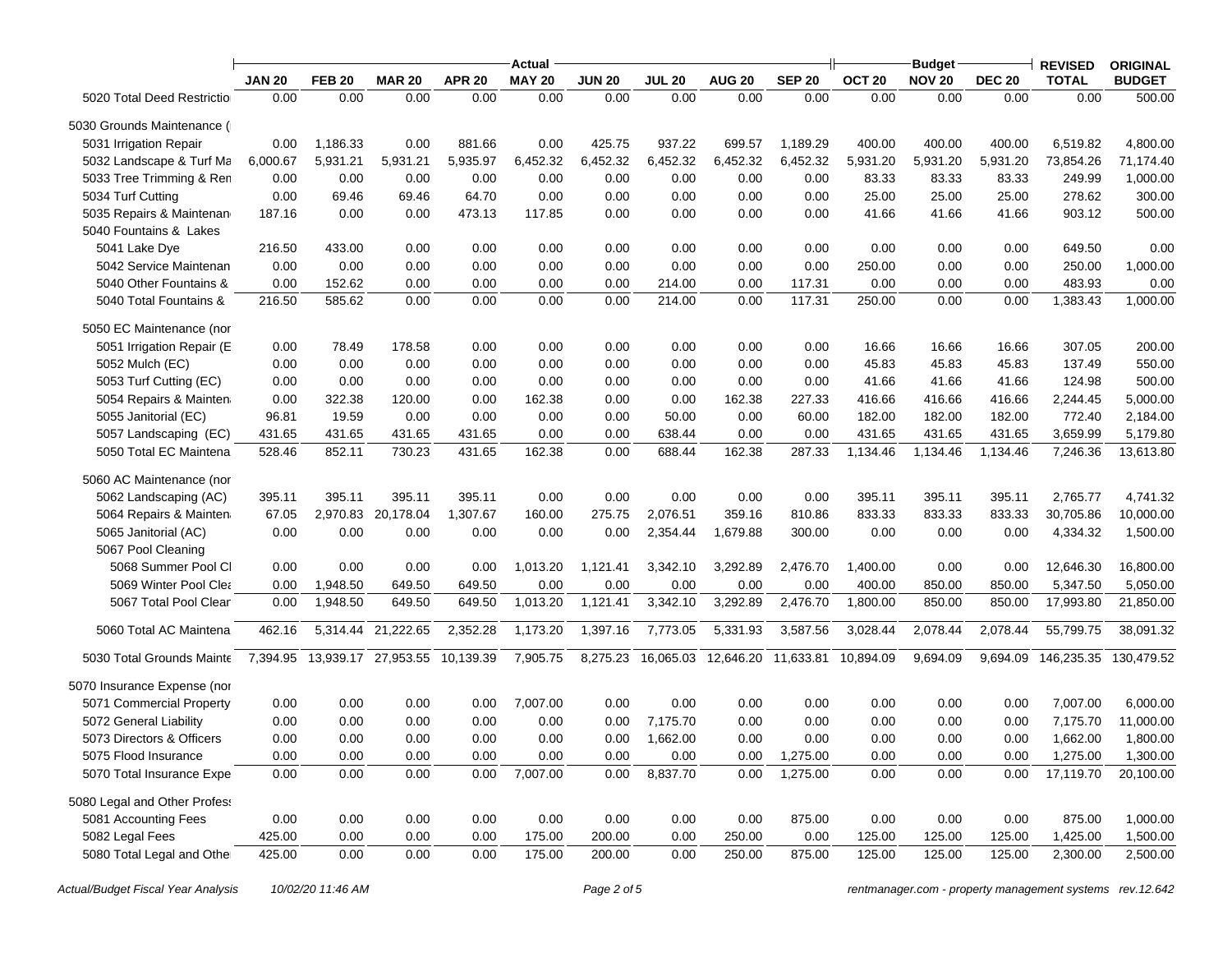| <b>SEP 20</b><br><b>NOV 20</b><br><b>TOTAL</b><br><b>JAN 20</b><br><b>FEB 20</b><br><b>MAR 20</b><br><b>APR 20</b><br><b>MAY 20</b><br><b>JUN 20</b><br><b>JUL 20</b><br><b>AUG 20</b><br>OCT <sub>20</sub><br><b>DEC 20</b><br><b>BUDGET</b><br>5200 Supplies Expense<br>0.00<br>0.00<br>0.00<br>0.00<br>375.00<br>5201 Event Center Supplie<br>0.00<br>0.00<br>0.00<br>0.00<br>0.00<br>125.00<br>125.00<br>125.00<br>1,500.00<br>5210 Aquatic Center Suppl<br>0.00<br>0.00<br>0.00<br>0.00<br>256.70<br>451.19<br>48.20<br>0.00<br>30.27<br>125.00<br>125.00<br>125.00<br>1,161.36<br>1,500.00<br>0.00<br>0.00<br>0.00<br>256.70<br>48.20<br>0.00<br>30.27<br>250.00<br>3,000.00<br>5200 Total Supplies Expen<br>0.00<br>451.19<br>250.00<br>250.00<br>1,536.36<br>5300 Taxes Expense (non-po<br>0.00<br>5301 Property Taxes<br>0.00<br>0.00<br>0.00<br>0.00<br>0.00<br>0.00<br>0.00<br>0.00<br>0.00<br>100.00<br>0.00<br>100.00<br>100.00<br>5304 Payroll Taxes<br>34.23<br>0.00<br>0.00<br>0.00<br>0.00<br>60.00<br>151.18<br>0.00<br>0.00<br>0.00<br>0.00<br>0.00<br>245.41<br>0.00<br>0.00<br>0.00<br>0.00<br>0.00<br>60.00<br>151.18<br>0.00<br>0.00<br>0.00<br>100.00<br>0.00<br>345.41<br>100.00<br>5300 Total Taxes Expense<br>34.23<br>5400 Utilities Expense (non-p<br>5401 Electric<br>1,403.91<br>1,212.16<br>1,052.57<br>1,053.92<br>1,576.46<br>1,326.67<br>1,538.77<br>1,637.50<br>1,004.90<br>875.00<br>875.00<br>875.00<br>14,431.86<br>10,500.00<br>935.10<br>804.53<br>1,400.67<br>2,467.66<br>6,540.30<br>2,333.33<br>2,333.33<br>2,333.33<br>32,365.43<br>5402 Sprinkler<br>357.44<br>1,117.14<br>4,497.40<br>7,245.20<br>28,000.00<br>59.02<br>194.05<br>5403 Water & Sewage<br>17.56<br>13.46<br>5.55<br>17.77<br>13.65<br>16.46<br>18.61<br>6.98<br>8.33<br>8.33<br>8.33<br>100.00<br>5410 Aquatic Center Utilitie<br>5411 Electric (AC)<br>652.27<br>337.64<br>405.31<br>551.09<br>666.66<br>5,956.63<br>8,000.00<br>242.24<br>458.75<br>411.44<br>373.43<br>524.48<br>666.66<br>666.66<br>0.00<br>192.94<br>2,178.34<br>5412 Internet & Phone (<br>201.36<br>200.43<br>200.43<br>201.14<br>201.14<br>201.14<br>197.15<br>196.73<br>192.94<br>192.94<br>2,315.28<br>5414 Sprinkler (AC)<br>68.07<br>67.87<br>49.07<br>86.67<br>86.67<br>86.47<br>86.67<br>110.50<br>83.33<br>83.33<br>83.33<br>960.05<br>1,000.00<br>68.07<br>47.01<br>58.33<br>58.33<br>5415 Water & Sewage (<br>38.67<br>56.81<br>66.53<br>51.23<br>47.54<br>60.85<br>54.37<br>180.40<br>58.33<br>778.40<br>700.00<br>752.57<br>5410 Total Aquatic Cent<br>784.06<br>746.27<br>672.99<br>708.25<br>753.77<br>862.67<br>1,038.72<br>1,001.26<br>1,001.26<br>1,001.26<br>9,873.42<br>12,015.28<br>550.34<br>5420 Event Center Utilities<br>5421 Electric (EC)<br>680.57<br>710.09<br>128.59<br>246.64<br>558.56<br>460.05<br>506.54<br>842.35<br>600.00<br>600.00<br>6,462.75<br>529.36<br>600.00<br>7,200.00<br>120.18<br>120.52<br>120.52<br>1,683.80<br>1,446.24<br>5422 Internet & Telephor<br>125.97<br>125.97<br>328.58<br>127.06<br>127.06<br>127.06<br>120.18<br>120.18<br>120.52<br>5423 Sanitation (EC)<br>0.00<br>0.00<br>0.00<br>0.00<br>0.00<br>0.00<br>0.00<br>0.00<br>0.00<br>41.66<br>41.66<br>41.66<br>124.98<br>500.00<br>81.33<br>203.01<br>249.93<br>5424 Sprinkler (EC)<br>15.60<br>30.63<br>35.70<br>206.61<br>135.15<br>201.42<br>100.00<br>100.00<br>100.00<br>1,459.38<br>1,200.00<br>48.44<br>125.00<br>1,500.00<br>5425 Water & Sewage (I<br>0.00<br>6.45<br>17.01<br>32.84<br>33.00<br>93.59<br>181.91<br>315.48<br>125.00<br>125.00<br>1,103.72<br>5420 Total Event Center<br>822.14<br>965.83<br>494.25<br>426.41<br>921.47<br>896.03<br>923.75<br>943.78<br>1,479.43<br>987.18<br>987.18<br>987.18<br>10,834.63<br>11,846.24<br>3,151.39<br>4,092.65<br>3,233.74<br>3,055.20<br>4,585.24<br>5,415.07<br>7,732.30<br>10,748.17 10,070.33<br>5,205.10<br>5,205.10<br>5,205.10<br>67,699.39<br>62,461.52<br>5400 Total Utilities Expense<br>5450 Alarm/Security<br>0.00<br>0.00<br>0.00<br>102.84<br>0.00<br>5451 Aquatic Security Syst<br>102.84<br>0.00<br>0.00<br>492.41<br>208.33<br>208.33<br>208.33<br>1,323.08<br>2,500.00<br>5455 Event Center Alarm/S<br>0.00<br>0.00<br>0.00<br>0.00<br>0.00<br>0.00<br>0.00<br>925.68<br>5456 Event Center Fire /<br>205.68<br>0.00<br>720.00<br>0.00<br>0.00<br>720.00<br>5457 Event Center Secu<br>0.00<br>519.47<br>0.00<br>0.00<br>208.33<br>208.33<br>208.33<br>1,144.46<br>2,500.00<br>0.00<br>0.00<br>0.00<br>0.00<br>0.00<br>0.00<br>720.00<br>0.00<br>0.00<br>208.33<br>5455 Total Event Center<br>205.68<br>519.47<br>0.00<br>0.00<br>0.00<br>208.33<br>208.33<br>2,070.14<br>3,220.00<br>0.00<br>0.00<br>102.84<br>416.66<br>3,393.22<br>5450 Total Alarm/Security<br>308.52<br>519.47<br>0.00<br>720.00<br>492.41<br>0.00<br>416.66<br>416.66<br>5,720.00 | Actual |  |  |  |  |  |  |  | <b>Budget</b> |  |  | <b>REVISED</b> | <b>ORIGINAL</b> |
|-----------------------------------------------------------------------------------------------------------------------------------------------------------------------------------------------------------------------------------------------------------------------------------------------------------------------------------------------------------------------------------------------------------------------------------------------------------------------------------------------------------------------------------------------------------------------------------------------------------------------------------------------------------------------------------------------------------------------------------------------------------------------------------------------------------------------------------------------------------------------------------------------------------------------------------------------------------------------------------------------------------------------------------------------------------------------------------------------------------------------------------------------------------------------------------------------------------------------------------------------------------------------------------------------------------------------------------------------------------------------------------------------------------------------------------------------------------------------------------------------------------------------------------------------------------------------------------------------------------------------------------------------------------------------------------------------------------------------------------------------------------------------------------------------------------------------------------------------------------------------------------------------------------------------------------------------------------------------------------------------------------------------------------------------------------------------------------------------------------------------------------------------------------------------------------------------------------------------------------------------------------------------------------------------------------------------------------------------------------------------------------------------------------------------------------------------------------------------------------------------------------------------------------------------------------------------------------------------------------------------------------------------------------------------------------------------------------------------------------------------------------------------------------------------------------------------------------------------------------------------------------------------------------------------------------------------------------------------------------------------------------------------------------------------------------------------------------------------------------------------------------------------------------------------------------------------------------------------------------------------------------------------------------------------------------------------------------------------------------------------------------------------------------------------------------------------------------------------------------------------------------------------------------------------------------------------------------------------------------------------------------------------------------------------------------------------------------------------------------------------------------------------------------------------------------------------------------------------------------------------------------------------------------------------------------------------------------------------------------------------------------------------------------------------------------------------------------------------------------------------------------------------------------------------------------------------------------------------------------------------------------------------------------------------------------------------------------------------------------------------------------------------------------------------------------------------------------------------------------------------------------------------------------------------------------------------------------------------------------------------------------------------------------------------------------------------------------------------------------------------------------------------------------------------------------------------------------------|--------|--|--|--|--|--|--|--|---------------|--|--|----------------|-----------------|
|                                                                                                                                                                                                                                                                                                                                                                                                                                                                                                                                                                                                                                                                                                                                                                                                                                                                                                                                                                                                                                                                                                                                                                                                                                                                                                                                                                                                                                                                                                                                                                                                                                                                                                                                                                                                                                                                                                                                                                                                                                                                                                                                                                                                                                                                                                                                                                                                                                                                                                                                                                                                                                                                                                                                                                                                                                                                                                                                                                                                                                                                                                                                                                                                                                                                                                                                                                                                                                                                                                                                                                                                                                                                                                                                                                                                                                                                                                                                                                                                                                                                                                                                                                                                                                                                                                                                                                                                                                                                                                                                                                                                                                                                                                                                                                                                                                         |        |  |  |  |  |  |  |  |               |  |  |                |                 |
|                                                                                                                                                                                                                                                                                                                                                                                                                                                                                                                                                                                                                                                                                                                                                                                                                                                                                                                                                                                                                                                                                                                                                                                                                                                                                                                                                                                                                                                                                                                                                                                                                                                                                                                                                                                                                                                                                                                                                                                                                                                                                                                                                                                                                                                                                                                                                                                                                                                                                                                                                                                                                                                                                                                                                                                                                                                                                                                                                                                                                                                                                                                                                                                                                                                                                                                                                                                                                                                                                                                                                                                                                                                                                                                                                                                                                                                                                                                                                                                                                                                                                                                                                                                                                                                                                                                                                                                                                                                                                                                                                                                                                                                                                                                                                                                                                                         |        |  |  |  |  |  |  |  |               |  |  |                |                 |
|                                                                                                                                                                                                                                                                                                                                                                                                                                                                                                                                                                                                                                                                                                                                                                                                                                                                                                                                                                                                                                                                                                                                                                                                                                                                                                                                                                                                                                                                                                                                                                                                                                                                                                                                                                                                                                                                                                                                                                                                                                                                                                                                                                                                                                                                                                                                                                                                                                                                                                                                                                                                                                                                                                                                                                                                                                                                                                                                                                                                                                                                                                                                                                                                                                                                                                                                                                                                                                                                                                                                                                                                                                                                                                                                                                                                                                                                                                                                                                                                                                                                                                                                                                                                                                                                                                                                                                                                                                                                                                                                                                                                                                                                                                                                                                                                                                         |        |  |  |  |  |  |  |  |               |  |  |                |                 |
|                                                                                                                                                                                                                                                                                                                                                                                                                                                                                                                                                                                                                                                                                                                                                                                                                                                                                                                                                                                                                                                                                                                                                                                                                                                                                                                                                                                                                                                                                                                                                                                                                                                                                                                                                                                                                                                                                                                                                                                                                                                                                                                                                                                                                                                                                                                                                                                                                                                                                                                                                                                                                                                                                                                                                                                                                                                                                                                                                                                                                                                                                                                                                                                                                                                                                                                                                                                                                                                                                                                                                                                                                                                                                                                                                                                                                                                                                                                                                                                                                                                                                                                                                                                                                                                                                                                                                                                                                                                                                                                                                                                                                                                                                                                                                                                                                                         |        |  |  |  |  |  |  |  |               |  |  |                |                 |
|                                                                                                                                                                                                                                                                                                                                                                                                                                                                                                                                                                                                                                                                                                                                                                                                                                                                                                                                                                                                                                                                                                                                                                                                                                                                                                                                                                                                                                                                                                                                                                                                                                                                                                                                                                                                                                                                                                                                                                                                                                                                                                                                                                                                                                                                                                                                                                                                                                                                                                                                                                                                                                                                                                                                                                                                                                                                                                                                                                                                                                                                                                                                                                                                                                                                                                                                                                                                                                                                                                                                                                                                                                                                                                                                                                                                                                                                                                                                                                                                                                                                                                                                                                                                                                                                                                                                                                                                                                                                                                                                                                                                                                                                                                                                                                                                                                         |        |  |  |  |  |  |  |  |               |  |  |                |                 |
|                                                                                                                                                                                                                                                                                                                                                                                                                                                                                                                                                                                                                                                                                                                                                                                                                                                                                                                                                                                                                                                                                                                                                                                                                                                                                                                                                                                                                                                                                                                                                                                                                                                                                                                                                                                                                                                                                                                                                                                                                                                                                                                                                                                                                                                                                                                                                                                                                                                                                                                                                                                                                                                                                                                                                                                                                                                                                                                                                                                                                                                                                                                                                                                                                                                                                                                                                                                                                                                                                                                                                                                                                                                                                                                                                                                                                                                                                                                                                                                                                                                                                                                                                                                                                                                                                                                                                                                                                                                                                                                                                                                                                                                                                                                                                                                                                                         |        |  |  |  |  |  |  |  |               |  |  |                |                 |
|                                                                                                                                                                                                                                                                                                                                                                                                                                                                                                                                                                                                                                                                                                                                                                                                                                                                                                                                                                                                                                                                                                                                                                                                                                                                                                                                                                                                                                                                                                                                                                                                                                                                                                                                                                                                                                                                                                                                                                                                                                                                                                                                                                                                                                                                                                                                                                                                                                                                                                                                                                                                                                                                                                                                                                                                                                                                                                                                                                                                                                                                                                                                                                                                                                                                                                                                                                                                                                                                                                                                                                                                                                                                                                                                                                                                                                                                                                                                                                                                                                                                                                                                                                                                                                                                                                                                                                                                                                                                                                                                                                                                                                                                                                                                                                                                                                         |        |  |  |  |  |  |  |  |               |  |  |                |                 |
|                                                                                                                                                                                                                                                                                                                                                                                                                                                                                                                                                                                                                                                                                                                                                                                                                                                                                                                                                                                                                                                                                                                                                                                                                                                                                                                                                                                                                                                                                                                                                                                                                                                                                                                                                                                                                                                                                                                                                                                                                                                                                                                                                                                                                                                                                                                                                                                                                                                                                                                                                                                                                                                                                                                                                                                                                                                                                                                                                                                                                                                                                                                                                                                                                                                                                                                                                                                                                                                                                                                                                                                                                                                                                                                                                                                                                                                                                                                                                                                                                                                                                                                                                                                                                                                                                                                                                                                                                                                                                                                                                                                                                                                                                                                                                                                                                                         |        |  |  |  |  |  |  |  |               |  |  |                |                 |
|                                                                                                                                                                                                                                                                                                                                                                                                                                                                                                                                                                                                                                                                                                                                                                                                                                                                                                                                                                                                                                                                                                                                                                                                                                                                                                                                                                                                                                                                                                                                                                                                                                                                                                                                                                                                                                                                                                                                                                                                                                                                                                                                                                                                                                                                                                                                                                                                                                                                                                                                                                                                                                                                                                                                                                                                                                                                                                                                                                                                                                                                                                                                                                                                                                                                                                                                                                                                                                                                                                                                                                                                                                                                                                                                                                                                                                                                                                                                                                                                                                                                                                                                                                                                                                                                                                                                                                                                                                                                                                                                                                                                                                                                                                                                                                                                                                         |        |  |  |  |  |  |  |  |               |  |  |                |                 |
|                                                                                                                                                                                                                                                                                                                                                                                                                                                                                                                                                                                                                                                                                                                                                                                                                                                                                                                                                                                                                                                                                                                                                                                                                                                                                                                                                                                                                                                                                                                                                                                                                                                                                                                                                                                                                                                                                                                                                                                                                                                                                                                                                                                                                                                                                                                                                                                                                                                                                                                                                                                                                                                                                                                                                                                                                                                                                                                                                                                                                                                                                                                                                                                                                                                                                                                                                                                                                                                                                                                                                                                                                                                                                                                                                                                                                                                                                                                                                                                                                                                                                                                                                                                                                                                                                                                                                                                                                                                                                                                                                                                                                                                                                                                                                                                                                                         |        |  |  |  |  |  |  |  |               |  |  |                |                 |
|                                                                                                                                                                                                                                                                                                                                                                                                                                                                                                                                                                                                                                                                                                                                                                                                                                                                                                                                                                                                                                                                                                                                                                                                                                                                                                                                                                                                                                                                                                                                                                                                                                                                                                                                                                                                                                                                                                                                                                                                                                                                                                                                                                                                                                                                                                                                                                                                                                                                                                                                                                                                                                                                                                                                                                                                                                                                                                                                                                                                                                                                                                                                                                                                                                                                                                                                                                                                                                                                                                                                                                                                                                                                                                                                                                                                                                                                                                                                                                                                                                                                                                                                                                                                                                                                                                                                                                                                                                                                                                                                                                                                                                                                                                                                                                                                                                         |        |  |  |  |  |  |  |  |               |  |  |                |                 |
|                                                                                                                                                                                                                                                                                                                                                                                                                                                                                                                                                                                                                                                                                                                                                                                                                                                                                                                                                                                                                                                                                                                                                                                                                                                                                                                                                                                                                                                                                                                                                                                                                                                                                                                                                                                                                                                                                                                                                                                                                                                                                                                                                                                                                                                                                                                                                                                                                                                                                                                                                                                                                                                                                                                                                                                                                                                                                                                                                                                                                                                                                                                                                                                                                                                                                                                                                                                                                                                                                                                                                                                                                                                                                                                                                                                                                                                                                                                                                                                                                                                                                                                                                                                                                                                                                                                                                                                                                                                                                                                                                                                                                                                                                                                                                                                                                                         |        |  |  |  |  |  |  |  |               |  |  |                |                 |
|                                                                                                                                                                                                                                                                                                                                                                                                                                                                                                                                                                                                                                                                                                                                                                                                                                                                                                                                                                                                                                                                                                                                                                                                                                                                                                                                                                                                                                                                                                                                                                                                                                                                                                                                                                                                                                                                                                                                                                                                                                                                                                                                                                                                                                                                                                                                                                                                                                                                                                                                                                                                                                                                                                                                                                                                                                                                                                                                                                                                                                                                                                                                                                                                                                                                                                                                                                                                                                                                                                                                                                                                                                                                                                                                                                                                                                                                                                                                                                                                                                                                                                                                                                                                                                                                                                                                                                                                                                                                                                                                                                                                                                                                                                                                                                                                                                         |        |  |  |  |  |  |  |  |               |  |  |                |                 |
|                                                                                                                                                                                                                                                                                                                                                                                                                                                                                                                                                                                                                                                                                                                                                                                                                                                                                                                                                                                                                                                                                                                                                                                                                                                                                                                                                                                                                                                                                                                                                                                                                                                                                                                                                                                                                                                                                                                                                                                                                                                                                                                                                                                                                                                                                                                                                                                                                                                                                                                                                                                                                                                                                                                                                                                                                                                                                                                                                                                                                                                                                                                                                                                                                                                                                                                                                                                                                                                                                                                                                                                                                                                                                                                                                                                                                                                                                                                                                                                                                                                                                                                                                                                                                                                                                                                                                                                                                                                                                                                                                                                                                                                                                                                                                                                                                                         |        |  |  |  |  |  |  |  |               |  |  |                |                 |
|                                                                                                                                                                                                                                                                                                                                                                                                                                                                                                                                                                                                                                                                                                                                                                                                                                                                                                                                                                                                                                                                                                                                                                                                                                                                                                                                                                                                                                                                                                                                                                                                                                                                                                                                                                                                                                                                                                                                                                                                                                                                                                                                                                                                                                                                                                                                                                                                                                                                                                                                                                                                                                                                                                                                                                                                                                                                                                                                                                                                                                                                                                                                                                                                                                                                                                                                                                                                                                                                                                                                                                                                                                                                                                                                                                                                                                                                                                                                                                                                                                                                                                                                                                                                                                                                                                                                                                                                                                                                                                                                                                                                                                                                                                                                                                                                                                         |        |  |  |  |  |  |  |  |               |  |  |                |                 |
|                                                                                                                                                                                                                                                                                                                                                                                                                                                                                                                                                                                                                                                                                                                                                                                                                                                                                                                                                                                                                                                                                                                                                                                                                                                                                                                                                                                                                                                                                                                                                                                                                                                                                                                                                                                                                                                                                                                                                                                                                                                                                                                                                                                                                                                                                                                                                                                                                                                                                                                                                                                                                                                                                                                                                                                                                                                                                                                                                                                                                                                                                                                                                                                                                                                                                                                                                                                                                                                                                                                                                                                                                                                                                                                                                                                                                                                                                                                                                                                                                                                                                                                                                                                                                                                                                                                                                                                                                                                                                                                                                                                                                                                                                                                                                                                                                                         |        |  |  |  |  |  |  |  |               |  |  |                |                 |
|                                                                                                                                                                                                                                                                                                                                                                                                                                                                                                                                                                                                                                                                                                                                                                                                                                                                                                                                                                                                                                                                                                                                                                                                                                                                                                                                                                                                                                                                                                                                                                                                                                                                                                                                                                                                                                                                                                                                                                                                                                                                                                                                                                                                                                                                                                                                                                                                                                                                                                                                                                                                                                                                                                                                                                                                                                                                                                                                                                                                                                                                                                                                                                                                                                                                                                                                                                                                                                                                                                                                                                                                                                                                                                                                                                                                                                                                                                                                                                                                                                                                                                                                                                                                                                                                                                                                                                                                                                                                                                                                                                                                                                                                                                                                                                                                                                         |        |  |  |  |  |  |  |  |               |  |  |                |                 |
|                                                                                                                                                                                                                                                                                                                                                                                                                                                                                                                                                                                                                                                                                                                                                                                                                                                                                                                                                                                                                                                                                                                                                                                                                                                                                                                                                                                                                                                                                                                                                                                                                                                                                                                                                                                                                                                                                                                                                                                                                                                                                                                                                                                                                                                                                                                                                                                                                                                                                                                                                                                                                                                                                                                                                                                                                                                                                                                                                                                                                                                                                                                                                                                                                                                                                                                                                                                                                                                                                                                                                                                                                                                                                                                                                                                                                                                                                                                                                                                                                                                                                                                                                                                                                                                                                                                                                                                                                                                                                                                                                                                                                                                                                                                                                                                                                                         |        |  |  |  |  |  |  |  |               |  |  |                |                 |
|                                                                                                                                                                                                                                                                                                                                                                                                                                                                                                                                                                                                                                                                                                                                                                                                                                                                                                                                                                                                                                                                                                                                                                                                                                                                                                                                                                                                                                                                                                                                                                                                                                                                                                                                                                                                                                                                                                                                                                                                                                                                                                                                                                                                                                                                                                                                                                                                                                                                                                                                                                                                                                                                                                                                                                                                                                                                                                                                                                                                                                                                                                                                                                                                                                                                                                                                                                                                                                                                                                                                                                                                                                                                                                                                                                                                                                                                                                                                                                                                                                                                                                                                                                                                                                                                                                                                                                                                                                                                                                                                                                                                                                                                                                                                                                                                                                         |        |  |  |  |  |  |  |  |               |  |  |                |                 |
|                                                                                                                                                                                                                                                                                                                                                                                                                                                                                                                                                                                                                                                                                                                                                                                                                                                                                                                                                                                                                                                                                                                                                                                                                                                                                                                                                                                                                                                                                                                                                                                                                                                                                                                                                                                                                                                                                                                                                                                                                                                                                                                                                                                                                                                                                                                                                                                                                                                                                                                                                                                                                                                                                                                                                                                                                                                                                                                                                                                                                                                                                                                                                                                                                                                                                                                                                                                                                                                                                                                                                                                                                                                                                                                                                                                                                                                                                                                                                                                                                                                                                                                                                                                                                                                                                                                                                                                                                                                                                                                                                                                                                                                                                                                                                                                                                                         |        |  |  |  |  |  |  |  |               |  |  |                |                 |
|                                                                                                                                                                                                                                                                                                                                                                                                                                                                                                                                                                                                                                                                                                                                                                                                                                                                                                                                                                                                                                                                                                                                                                                                                                                                                                                                                                                                                                                                                                                                                                                                                                                                                                                                                                                                                                                                                                                                                                                                                                                                                                                                                                                                                                                                                                                                                                                                                                                                                                                                                                                                                                                                                                                                                                                                                                                                                                                                                                                                                                                                                                                                                                                                                                                                                                                                                                                                                                                                                                                                                                                                                                                                                                                                                                                                                                                                                                                                                                                                                                                                                                                                                                                                                                                                                                                                                                                                                                                                                                                                                                                                                                                                                                                                                                                                                                         |        |  |  |  |  |  |  |  |               |  |  |                |                 |
|                                                                                                                                                                                                                                                                                                                                                                                                                                                                                                                                                                                                                                                                                                                                                                                                                                                                                                                                                                                                                                                                                                                                                                                                                                                                                                                                                                                                                                                                                                                                                                                                                                                                                                                                                                                                                                                                                                                                                                                                                                                                                                                                                                                                                                                                                                                                                                                                                                                                                                                                                                                                                                                                                                                                                                                                                                                                                                                                                                                                                                                                                                                                                                                                                                                                                                                                                                                                                                                                                                                                                                                                                                                                                                                                                                                                                                                                                                                                                                                                                                                                                                                                                                                                                                                                                                                                                                                                                                                                                                                                                                                                                                                                                                                                                                                                                                         |        |  |  |  |  |  |  |  |               |  |  |                |                 |
|                                                                                                                                                                                                                                                                                                                                                                                                                                                                                                                                                                                                                                                                                                                                                                                                                                                                                                                                                                                                                                                                                                                                                                                                                                                                                                                                                                                                                                                                                                                                                                                                                                                                                                                                                                                                                                                                                                                                                                                                                                                                                                                                                                                                                                                                                                                                                                                                                                                                                                                                                                                                                                                                                                                                                                                                                                                                                                                                                                                                                                                                                                                                                                                                                                                                                                                                                                                                                                                                                                                                                                                                                                                                                                                                                                                                                                                                                                                                                                                                                                                                                                                                                                                                                                                                                                                                                                                                                                                                                                                                                                                                                                                                                                                                                                                                                                         |        |  |  |  |  |  |  |  |               |  |  |                |                 |
|                                                                                                                                                                                                                                                                                                                                                                                                                                                                                                                                                                                                                                                                                                                                                                                                                                                                                                                                                                                                                                                                                                                                                                                                                                                                                                                                                                                                                                                                                                                                                                                                                                                                                                                                                                                                                                                                                                                                                                                                                                                                                                                                                                                                                                                                                                                                                                                                                                                                                                                                                                                                                                                                                                                                                                                                                                                                                                                                                                                                                                                                                                                                                                                                                                                                                                                                                                                                                                                                                                                                                                                                                                                                                                                                                                                                                                                                                                                                                                                                                                                                                                                                                                                                                                                                                                                                                                                                                                                                                                                                                                                                                                                                                                                                                                                                                                         |        |  |  |  |  |  |  |  |               |  |  |                |                 |
|                                                                                                                                                                                                                                                                                                                                                                                                                                                                                                                                                                                                                                                                                                                                                                                                                                                                                                                                                                                                                                                                                                                                                                                                                                                                                                                                                                                                                                                                                                                                                                                                                                                                                                                                                                                                                                                                                                                                                                                                                                                                                                                                                                                                                                                                                                                                                                                                                                                                                                                                                                                                                                                                                                                                                                                                                                                                                                                                                                                                                                                                                                                                                                                                                                                                                                                                                                                                                                                                                                                                                                                                                                                                                                                                                                                                                                                                                                                                                                                                                                                                                                                                                                                                                                                                                                                                                                                                                                                                                                                                                                                                                                                                                                                                                                                                                                         |        |  |  |  |  |  |  |  |               |  |  |                |                 |
|                                                                                                                                                                                                                                                                                                                                                                                                                                                                                                                                                                                                                                                                                                                                                                                                                                                                                                                                                                                                                                                                                                                                                                                                                                                                                                                                                                                                                                                                                                                                                                                                                                                                                                                                                                                                                                                                                                                                                                                                                                                                                                                                                                                                                                                                                                                                                                                                                                                                                                                                                                                                                                                                                                                                                                                                                                                                                                                                                                                                                                                                                                                                                                                                                                                                                                                                                                                                                                                                                                                                                                                                                                                                                                                                                                                                                                                                                                                                                                                                                                                                                                                                                                                                                                                                                                                                                                                                                                                                                                                                                                                                                                                                                                                                                                                                                                         |        |  |  |  |  |  |  |  |               |  |  |                |                 |
|                                                                                                                                                                                                                                                                                                                                                                                                                                                                                                                                                                                                                                                                                                                                                                                                                                                                                                                                                                                                                                                                                                                                                                                                                                                                                                                                                                                                                                                                                                                                                                                                                                                                                                                                                                                                                                                                                                                                                                                                                                                                                                                                                                                                                                                                                                                                                                                                                                                                                                                                                                                                                                                                                                                                                                                                                                                                                                                                                                                                                                                                                                                                                                                                                                                                                                                                                                                                                                                                                                                                                                                                                                                                                                                                                                                                                                                                                                                                                                                                                                                                                                                                                                                                                                                                                                                                                                                                                                                                                                                                                                                                                                                                                                                                                                                                                                         |        |  |  |  |  |  |  |  |               |  |  |                |                 |
|                                                                                                                                                                                                                                                                                                                                                                                                                                                                                                                                                                                                                                                                                                                                                                                                                                                                                                                                                                                                                                                                                                                                                                                                                                                                                                                                                                                                                                                                                                                                                                                                                                                                                                                                                                                                                                                                                                                                                                                                                                                                                                                                                                                                                                                                                                                                                                                                                                                                                                                                                                                                                                                                                                                                                                                                                                                                                                                                                                                                                                                                                                                                                                                                                                                                                                                                                                                                                                                                                                                                                                                                                                                                                                                                                                                                                                                                                                                                                                                                                                                                                                                                                                                                                                                                                                                                                                                                                                                                                                                                                                                                                                                                                                                                                                                                                                         |        |  |  |  |  |  |  |  |               |  |  |                |                 |
|                                                                                                                                                                                                                                                                                                                                                                                                                                                                                                                                                                                                                                                                                                                                                                                                                                                                                                                                                                                                                                                                                                                                                                                                                                                                                                                                                                                                                                                                                                                                                                                                                                                                                                                                                                                                                                                                                                                                                                                                                                                                                                                                                                                                                                                                                                                                                                                                                                                                                                                                                                                                                                                                                                                                                                                                                                                                                                                                                                                                                                                                                                                                                                                                                                                                                                                                                                                                                                                                                                                                                                                                                                                                                                                                                                                                                                                                                                                                                                                                                                                                                                                                                                                                                                                                                                                                                                                                                                                                                                                                                                                                                                                                                                                                                                                                                                         |        |  |  |  |  |  |  |  |               |  |  |                |                 |
|                                                                                                                                                                                                                                                                                                                                                                                                                                                                                                                                                                                                                                                                                                                                                                                                                                                                                                                                                                                                                                                                                                                                                                                                                                                                                                                                                                                                                                                                                                                                                                                                                                                                                                                                                                                                                                                                                                                                                                                                                                                                                                                                                                                                                                                                                                                                                                                                                                                                                                                                                                                                                                                                                                                                                                                                                                                                                                                                                                                                                                                                                                                                                                                                                                                                                                                                                                                                                                                                                                                                                                                                                                                                                                                                                                                                                                                                                                                                                                                                                                                                                                                                                                                                                                                                                                                                                                                                                                                                                                                                                                                                                                                                                                                                                                                                                                         |        |  |  |  |  |  |  |  |               |  |  |                |                 |
|                                                                                                                                                                                                                                                                                                                                                                                                                                                                                                                                                                                                                                                                                                                                                                                                                                                                                                                                                                                                                                                                                                                                                                                                                                                                                                                                                                                                                                                                                                                                                                                                                                                                                                                                                                                                                                                                                                                                                                                                                                                                                                                                                                                                                                                                                                                                                                                                                                                                                                                                                                                                                                                                                                                                                                                                                                                                                                                                                                                                                                                                                                                                                                                                                                                                                                                                                                                                                                                                                                                                                                                                                                                                                                                                                                                                                                                                                                                                                                                                                                                                                                                                                                                                                                                                                                                                                                                                                                                                                                                                                                                                                                                                                                                                                                                                                                         |        |  |  |  |  |  |  |  |               |  |  |                |                 |
|                                                                                                                                                                                                                                                                                                                                                                                                                                                                                                                                                                                                                                                                                                                                                                                                                                                                                                                                                                                                                                                                                                                                                                                                                                                                                                                                                                                                                                                                                                                                                                                                                                                                                                                                                                                                                                                                                                                                                                                                                                                                                                                                                                                                                                                                                                                                                                                                                                                                                                                                                                                                                                                                                                                                                                                                                                                                                                                                                                                                                                                                                                                                                                                                                                                                                                                                                                                                                                                                                                                                                                                                                                                                                                                                                                                                                                                                                                                                                                                                                                                                                                                                                                                                                                                                                                                                                                                                                                                                                                                                                                                                                                                                                                                                                                                                                                         |        |  |  |  |  |  |  |  |               |  |  |                |                 |
|                                                                                                                                                                                                                                                                                                                                                                                                                                                                                                                                                                                                                                                                                                                                                                                                                                                                                                                                                                                                                                                                                                                                                                                                                                                                                                                                                                                                                                                                                                                                                                                                                                                                                                                                                                                                                                                                                                                                                                                                                                                                                                                                                                                                                                                                                                                                                                                                                                                                                                                                                                                                                                                                                                                                                                                                                                                                                                                                                                                                                                                                                                                                                                                                                                                                                                                                                                                                                                                                                                                                                                                                                                                                                                                                                                                                                                                                                                                                                                                                                                                                                                                                                                                                                                                                                                                                                                                                                                                                                                                                                                                                                                                                                                                                                                                                                                         |        |  |  |  |  |  |  |  |               |  |  |                |                 |
|                                                                                                                                                                                                                                                                                                                                                                                                                                                                                                                                                                                                                                                                                                                                                                                                                                                                                                                                                                                                                                                                                                                                                                                                                                                                                                                                                                                                                                                                                                                                                                                                                                                                                                                                                                                                                                                                                                                                                                                                                                                                                                                                                                                                                                                                                                                                                                                                                                                                                                                                                                                                                                                                                                                                                                                                                                                                                                                                                                                                                                                                                                                                                                                                                                                                                                                                                                                                                                                                                                                                                                                                                                                                                                                                                                                                                                                                                                                                                                                                                                                                                                                                                                                                                                                                                                                                                                                                                                                                                                                                                                                                                                                                                                                                                                                                                                         |        |  |  |  |  |  |  |  |               |  |  |                |                 |
|                                                                                                                                                                                                                                                                                                                                                                                                                                                                                                                                                                                                                                                                                                                                                                                                                                                                                                                                                                                                                                                                                                                                                                                                                                                                                                                                                                                                                                                                                                                                                                                                                                                                                                                                                                                                                                                                                                                                                                                                                                                                                                                                                                                                                                                                                                                                                                                                                                                                                                                                                                                                                                                                                                                                                                                                                                                                                                                                                                                                                                                                                                                                                                                                                                                                                                                                                                                                                                                                                                                                                                                                                                                                                                                                                                                                                                                                                                                                                                                                                                                                                                                                                                                                                                                                                                                                                                                                                                                                                                                                                                                                                                                                                                                                                                                                                                         |        |  |  |  |  |  |  |  |               |  |  |                |                 |
| 5600 Office Expense (non-po                                                                                                                                                                                                                                                                                                                                                                                                                                                                                                                                                                                                                                                                                                                                                                                                                                                                                                                                                                                                                                                                                                                                                                                                                                                                                                                                                                                                                                                                                                                                                                                                                                                                                                                                                                                                                                                                                                                                                                                                                                                                                                                                                                                                                                                                                                                                                                                                                                                                                                                                                                                                                                                                                                                                                                                                                                                                                                                                                                                                                                                                                                                                                                                                                                                                                                                                                                                                                                                                                                                                                                                                                                                                                                                                                                                                                                                                                                                                                                                                                                                                                                                                                                                                                                                                                                                                                                                                                                                                                                                                                                                                                                                                                                                                                                                                             |        |  |  |  |  |  |  |  |               |  |  |                |                 |
| 5601 Office supplies<br>62.07<br>0.00<br>0.00<br>0.00<br>0.00<br>0.00<br>0.00<br>24.89<br>0.00<br>25.00<br>25.00<br>25.00<br>161.96<br>300.00                                                                                                                                                                                                                                                                                                                                                                                                                                                                                                                                                                                                                                                                                                                                                                                                                                                                                                                                                                                                                                                                                                                                                                                                                                                                                                                                                                                                                                                                                                                                                                                                                                                                                                                                                                                                                                                                                                                                                                                                                                                                                                                                                                                                                                                                                                                                                                                                                                                                                                                                                                                                                                                                                                                                                                                                                                                                                                                                                                                                                                                                                                                                                                                                                                                                                                                                                                                                                                                                                                                                                                                                                                                                                                                                                                                                                                                                                                                                                                                                                                                                                                                                                                                                                                                                                                                                                                                                                                                                                                                                                                                                                                                                                           |        |  |  |  |  |  |  |  |               |  |  |                |                 |
| 0.00<br>0.00<br>0.00<br>0.00<br>0.00<br>45.00<br>0.00<br>41.66<br>41.66<br>41.66<br>169.98<br>500.00<br>5602 Meeting Expense<br>0.00<br>0.00                                                                                                                                                                                                                                                                                                                                                                                                                                                                                                                                                                                                                                                                                                                                                                                                                                                                                                                                                                                                                                                                                                                                                                                                                                                                                                                                                                                                                                                                                                                                                                                                                                                                                                                                                                                                                                                                                                                                                                                                                                                                                                                                                                                                                                                                                                                                                                                                                                                                                                                                                                                                                                                                                                                                                                                                                                                                                                                                                                                                                                                                                                                                                                                                                                                                                                                                                                                                                                                                                                                                                                                                                                                                                                                                                                                                                                                                                                                                                                                                                                                                                                                                                                                                                                                                                                                                                                                                                                                                                                                                                                                                                                                                                            |        |  |  |  |  |  |  |  |               |  |  |                |                 |
| 0.00<br>0.00<br>0.00<br>0.00<br>0.00<br>0.00<br>0.00<br>0.00<br>0.00<br>83.33<br>83.33<br>83.33<br>249.99<br>1,000.00<br>5603 Community Events                                                                                                                                                                                                                                                                                                                                                                                                                                                                                                                                                                                                                                                                                                                                                                                                                                                                                                                                                                                                                                                                                                                                                                                                                                                                                                                                                                                                                                                                                                                                                                                                                                                                                                                                                                                                                                                                                                                                                                                                                                                                                                                                                                                                                                                                                                                                                                                                                                                                                                                                                                                                                                                                                                                                                                                                                                                                                                                                                                                                                                                                                                                                                                                                                                                                                                                                                                                                                                                                                                                                                                                                                                                                                                                                                                                                                                                                                                                                                                                                                                                                                                                                                                                                                                                                                                                                                                                                                                                                                                                                                                                                                                                                                          |        |  |  |  |  |  |  |  |               |  |  |                |                 |
| 5604 Software<br>0.00<br>0.00<br>0.00<br>0.00<br>635.04<br>0.00<br>0.00<br>0.00<br>137.00<br>0.00<br>0.00<br>0.00<br>772.04<br>0.00                                                                                                                                                                                                                                                                                                                                                                                                                                                                                                                                                                                                                                                                                                                                                                                                                                                                                                                                                                                                                                                                                                                                                                                                                                                                                                                                                                                                                                                                                                                                                                                                                                                                                                                                                                                                                                                                                                                                                                                                                                                                                                                                                                                                                                                                                                                                                                                                                                                                                                                                                                                                                                                                                                                                                                                                                                                                                                                                                                                                                                                                                                                                                                                                                                                                                                                                                                                                                                                                                                                                                                                                                                                                                                                                                                                                                                                                                                                                                                                                                                                                                                                                                                                                                                                                                                                                                                                                                                                                                                                                                                                                                                                                                                     |        |  |  |  |  |  |  |  |               |  |  |                |                 |
| 326.26<br>2,000.00<br>5605 Postage & Mail Out<br>195.00<br>113.27<br>39.65<br>27.32<br>16.27<br>3.50<br>0.00<br>632.46<br>166.66<br>166.66<br>166.66<br>1,853.71                                                                                                                                                                                                                                                                                                                                                                                                                                                                                                                                                                                                                                                                                                                                                                                                                                                                                                                                                                                                                                                                                                                                                                                                                                                                                                                                                                                                                                                                                                                                                                                                                                                                                                                                                                                                                                                                                                                                                                                                                                                                                                                                                                                                                                                                                                                                                                                                                                                                                                                                                                                                                                                                                                                                                                                                                                                                                                                                                                                                                                                                                                                                                                                                                                                                                                                                                                                                                                                                                                                                                                                                                                                                                                                                                                                                                                                                                                                                                                                                                                                                                                                                                                                                                                                                                                                                                                                                                                                                                                                                                                                                                                                                        |        |  |  |  |  |  |  |  |               |  |  |                |                 |
| 195.00<br>113.27<br>39.65<br>16.27<br>73.39<br>0.00<br>769.46<br>316.65<br>3,800.00<br>5600 Total Office Expense<br>388.33<br>662.36<br>316.65<br>316.65<br>3,207.68                                                                                                                                                                                                                                                                                                                                                                                                                                                                                                                                                                                                                                                                                                                                                                                                                                                                                                                                                                                                                                                                                                                                                                                                                                                                                                                                                                                                                                                                                                                                                                                                                                                                                                                                                                                                                                                                                                                                                                                                                                                                                                                                                                                                                                                                                                                                                                                                                                                                                                                                                                                                                                                                                                                                                                                                                                                                                                                                                                                                                                                                                                                                                                                                                                                                                                                                                                                                                                                                                                                                                                                                                                                                                                                                                                                                                                                                                                                                                                                                                                                                                                                                                                                                                                                                                                                                                                                                                                                                                                                                                                                                                                                                    |        |  |  |  |  |  |  |  |               |  |  |                |                 |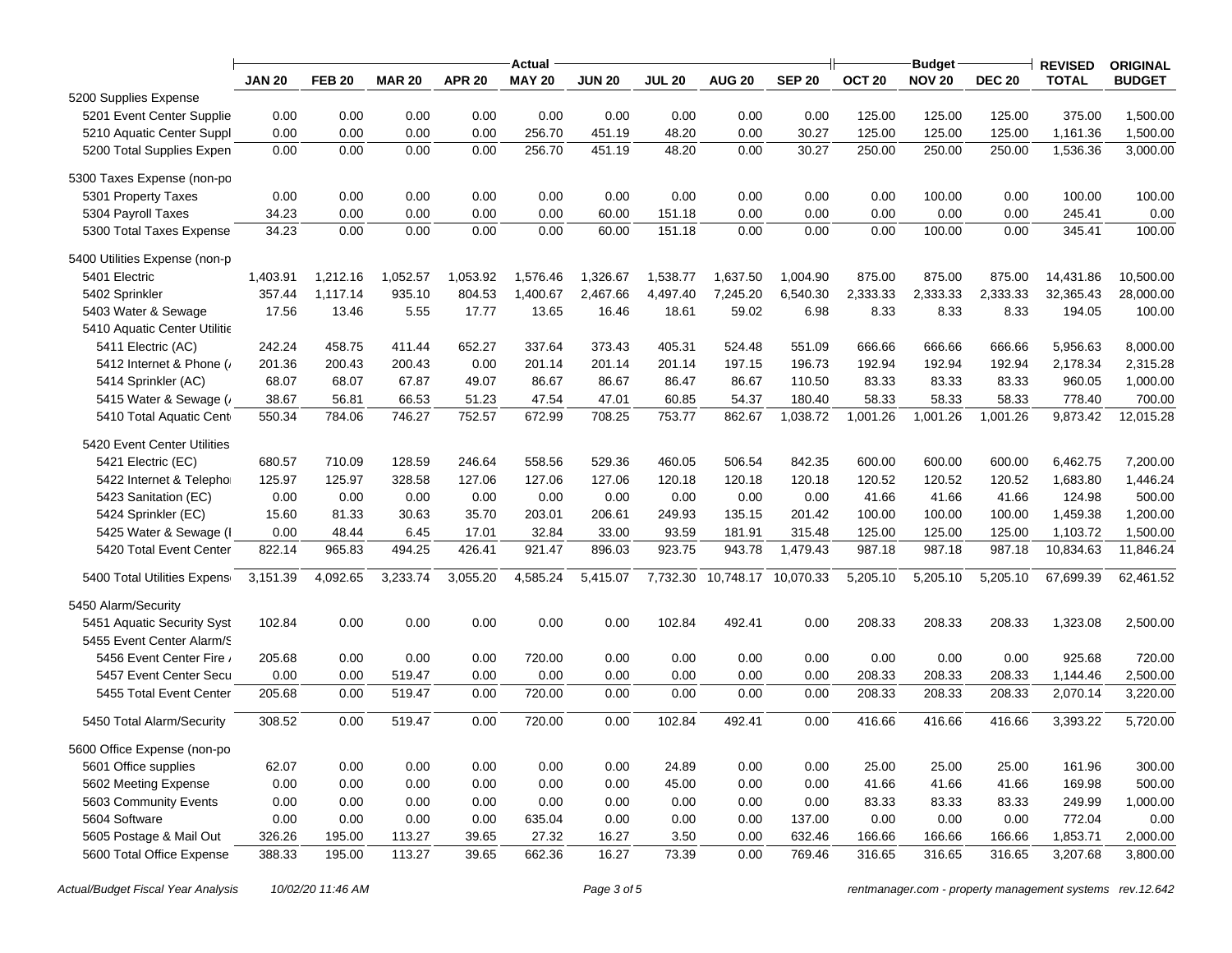|                             | Actual                                                                                                                              |               |               |               |               |               |               |                                                                                                               |               |                   | <b>ORIGINAL</b>                |               |                                |               |
|-----------------------------|-------------------------------------------------------------------------------------------------------------------------------------|---------------|---------------|---------------|---------------|---------------|---------------|---------------------------------------------------------------------------------------------------------------|---------------|-------------------|--------------------------------|---------------|--------------------------------|---------------|
|                             | <b>JAN 20</b>                                                                                                                       | <b>FEB 20</b> | <b>MAR 20</b> | <b>APR 20</b> | <b>MAY 20</b> | <b>JUN 20</b> | <b>JUL 20</b> | <b>AUG 20</b>                                                                                                 | <b>SEP 20</b> | OCT <sub>20</sub> | <b>Budget</b><br><b>NOV 20</b> | <b>DEC 20</b> | <b>REVISED</b><br><b>TOTAL</b> | <b>BUDGET</b> |
| 5700 General Expenses (non  |                                                                                                                                     |               |               |               |               |               |               |                                                                                                               |               |                   |                                |               |                                |               |
| 5702 Capital Improvement    | 0.00                                                                                                                                | 0.00          | 0.00          | 0.00          | 0.00          | 0.00          | 0.00          | 0.00                                                                                                          | 0.00          | 0.00              | 0.00                           | 10,000.00     | 10,000.00                      | 10,000.00     |
| 5710 Wages, Salary          |                                                                                                                                     |               |               |               |               |               |               |                                                                                                               |               |                   |                                |               |                                |               |
| 5712 Pool Staff Wages       | 0.00                                                                                                                                | 0.00          | 0.00          | 0.00          | 0.00          | 1.067.21      | 606.90        | 0.00                                                                                                          | 0.00          | 0.00              | 0.00                           | 0.00          | 1,674.11                       | 5,700.00      |
| 5710 Total Wages, Salar     | 0.00                                                                                                                                | 0.00          | 0.00          | 0.00          | 0.00          | 1,067.21      | 606.90        | 0.00                                                                                                          | 0.00          | 0.00              | 0.00                           | 0.00          | 1,674.11                       | 5,700.00      |
| 5700 Total General Expens   | 0.00                                                                                                                                | 0.00          | 0.00          | 0.00          | 0.00          | 1,067.21      | 606.90        | 0.00                                                                                                          | 0.00          | 0.00              | 0.00                           | 10,000.00     | 11,674.11                      | 15,700.00     |
| 5800 Other Expenses         |                                                                                                                                     |               |               |               |               |               |               |                                                                                                               |               |                   |                                |               |                                |               |
| 5801 Bank Fees              | 40.00                                                                                                                               | 0.00          | 0.00          | 0.00          | 0.00          | 0.00          | 38.00         | 0.00                                                                                                          | 0.00          | 0.00              | 0.00                           | 0.00          | 78.00                          | 0.00          |
| 5800 Total Other Expenses   | 40.00                                                                                                                               | 0.00          | 0.00          | 0.00          | 0.00          | 0.00          | 38.00         | 0.00                                                                                                          | 0.00          | 0.00              | 0.00                           | 0.00          | 78.00                          | 0.00          |
| 5850 Website                | 153.25                                                                                                                              | 44.02         | 0.00          | 0.00          | 0.00          | 0.00          | 0.00          | 0.00                                                                                                          | 0.00          | 41.66             | 41.66                          | 41.66         | 322.25                         | 500.00        |
| 5900 Storage/Rental Expense | 90.00                                                                                                                               | 90.00         | 90.00         | 90.00         | 90.00         | 90.00         | 90.00         | 90.00                                                                                                         | 90.00         | 90.00             | 90.00                          | 90.00         | 1.080.00                       | 1,080.00      |
| 6221 Debt Service           | 0.00                                                                                                                                | 0.00          | 0.00          | 0.00          | 0.00          | 0.00          | 0.00          | 0.00                                                                                                          | 0.00          | 0.00              | 0.00                           | 0.00          | 0.00                           | 83,000.00     |
| <b>TOTAL EXPENSE</b>        | 17,560.67                                                                                                                           | 23.985.84     | 37,235.03     | 18,499.24     | 26,577.05     | 20,949.97     | 39,770.54     | 29,401.78                                                                                                     | 30,368.87     | 22,664.16         | 21,564.16                      | 31,464.16     | 320.041.47                     | 392,841.04    |
| NOI                         | 431,781.12 -18,265.01 -33,109.72 -14,553.43 -24,173.35 -12,729.93 -36,884.59 -26,977.28 -29,973.95 -21,964.16 -20,864.16 -30,764.16 |               |               |               |               |               |               |                                                                                                               |               |                   |                                |               | 161.521.38                     | 75.208.96     |
| <b>N/O EXPENSE</b>          |                                                                                                                                     |               |               |               |               |               |               |                                                                                                               |               |                   |                                |               |                                |               |
| 6230 Interest Expense       | 8,204.32                                                                                                                            | 7,675.00      | 8,204.32      | 7,524.66      | 7.775.49      | 7,524.66      | 7,775.48      | 7,775.49                                                                                                      | 7,524.66      | 8,205.00          | 8,205.00                       | 8,205.00      | 94,599.08                      | 98,460.00     |
| TOTAL N/O EXPENSE           | 8,204.32                                                                                                                            | 7,675.00      | 8,204.32      | 7,524.66      | 7,775.49      | 7,524.66      | 7,775.48      | 7,775.49                                                                                                      | 7,524.66      | 8,205.00          | 8,205.00                       | 8,205.00      | 94,599.08                      | 98,460.00     |
| <b>NET INCOME</b>           | 423,576.80 -25,940.01                                                                                                               |               |               |               |               |               |               | -41,314.04 -22,078.09 -31,948.84 -20,254.59 -44,660.07 -34,752.77 -37,498.61 -30,169.16 -29,069.16 -38,969.16 |               |                   |                                |               | 66.922.30                      | $-23,251.04$  |
|                             |                                                                                                                                     |               |               |               |               |               |               |                                                                                                               |               |                   |                                |               |                                |               |